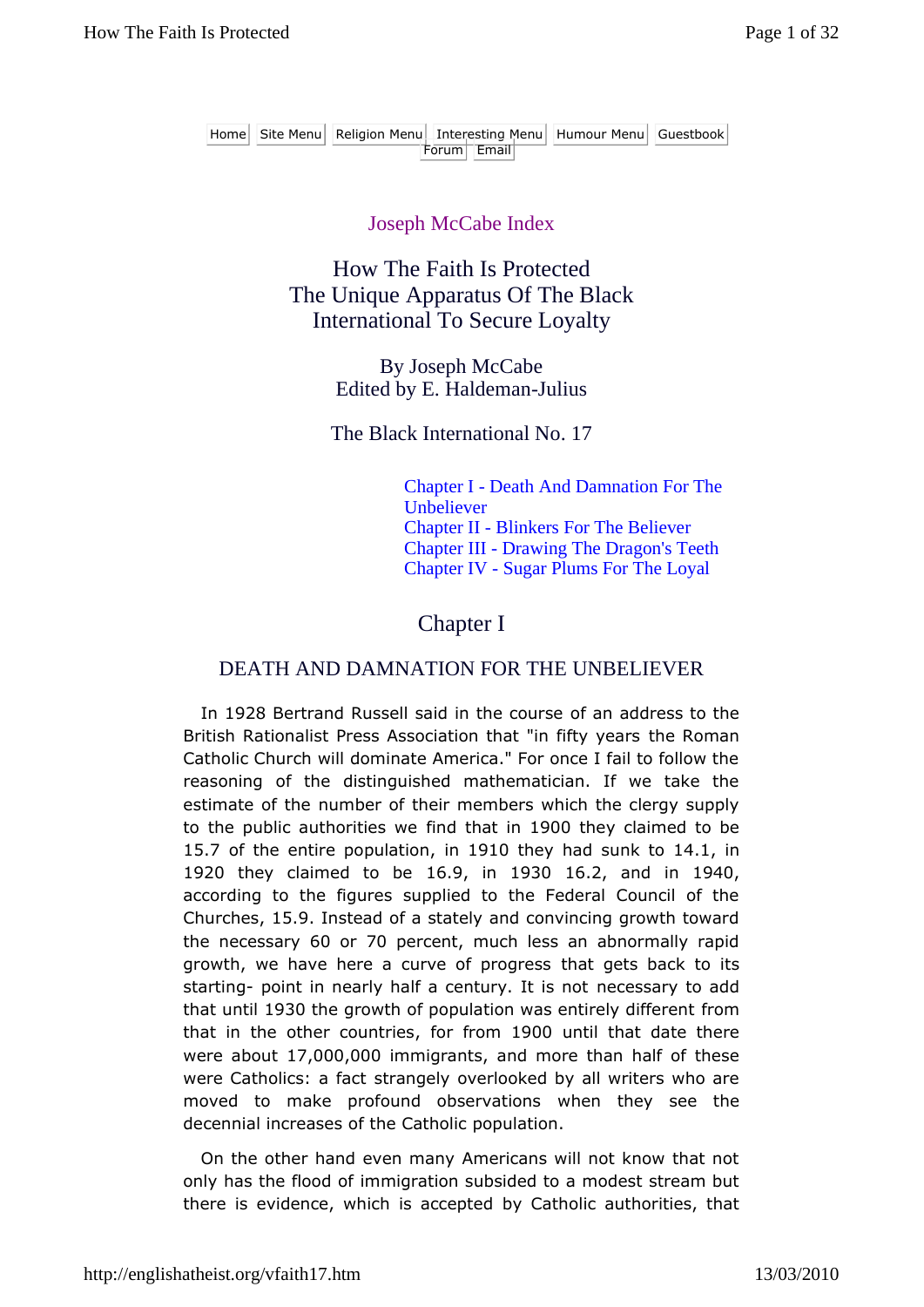the Catholic birth rate is being conceloiks edat beyolv parents. Abou80 percent of Catholics live in citizensdion etwewns the most Catholic of these there has been a notable drop of birthrate From 1920 to 1938 it sank in the towns and cities of Massachusetts, Whateholics are stroningen 26.7to13.8 In New York City it fell 4trooth 4.4 Commenting on these figures the Catholic Commanon weal

"The urban Irish have long since stoppheed mest producing the urban reproducing the  $\frac{1}{2}$ and the urban Italians and Slavs are exampoind by be following their

From the temperate language of the Cathwhic duriter you not suspect that his Church puts the use of contraceptives on thesame level as murder but, of course, he is distracting atte from an obviionus ence. It is one more proof, like that I gave in the last book, of a defecusion from the Church. However, what we have to note here  $i\mathbf{\mathsf{\mathfrak{C}}}$  atthat itch  $\mathbf{\mathsf{\Phi}}$  ody as estimated by the authorities is losing its treasuorfeda afolivlantinatoine rate as well as the advantage of immigratione.caflwe further that they claim only  $20,0000$   $0.25,000$  converts a year we feel that en Catholic arithmetic will be severely strained to show the faintest glimmer pe of ever becoming the majority.

But we have already seveonthinessness of these Catholic statistics. A co-msnemousne appreciation enoufid tehnece puts the number of real Catholics in America 0a0t 0a0t0001900 and about, 000,000  $d$ ay The general population has increased by nearByO percent: the Catholic population, in spite of all i peculiarities, by thlærs 30 percent The onl'ymirac' eof Catholic growth is that it gisomethall dyournward.

But after all, you will say, the fact thagtetshe Church 15,000,000 mericans to subscribe to such a creed as I describ in theast book requires some explanation. Indeed, they seem simply to substorible but, according to the apologists and the Catholic press, to beenthus be astic about their "holy faith" than the members of any other relivionalize the xcept, significantly enough, the sceinniilized Moslem fanabircesa kwhecach other's polls in the Near East or the correspondhid iga.faThhaetycs in take, we are told, such pride in it as a littleirgirl does in he doll: they quite solemnly say that they have a right to dem tolerancer themselves and refuse it to others: and they swall the excuses oB It the Black International for its support of the viles characters as smoothly swass Il own oy sters. Yet beyond any question the creed is as  $I$  staded thot ic T who questions a single one of the dogmas, literally inotrelry nientoeud's moetll but plainly questions the very foundations of a Chrolurch authority the Canon Law lays it down that the Catholic incurs this sent heconfines his "liberalism" within his own mind.

Yet again the miqacclely loses its glamour when you examine it clo**©é15**,000,00poeopletine United States one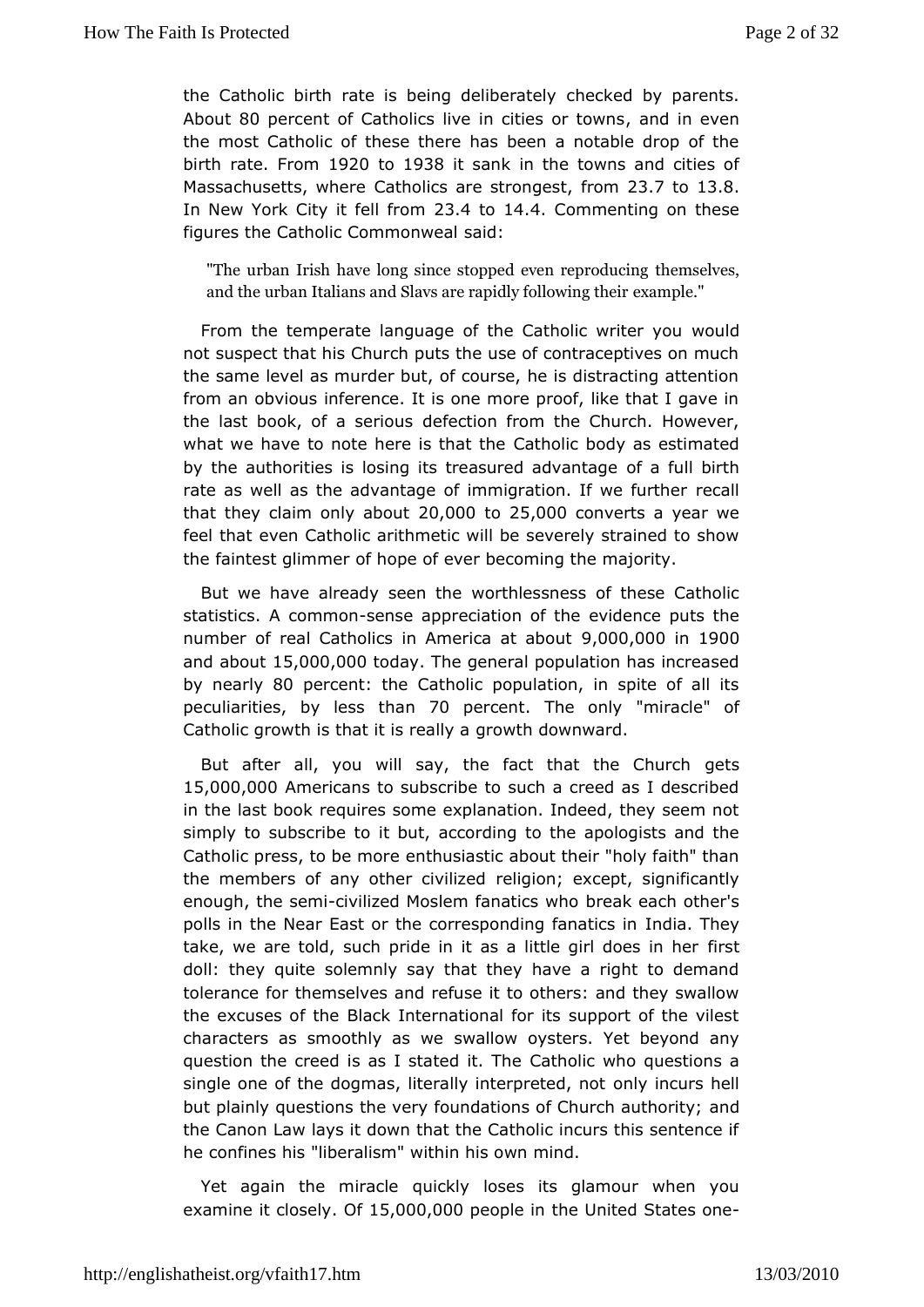third are under the 1a6queanodf vou will not askstnuedyto their beliefs. Indeed, with due acknowledgement of that respe youthwhich we old folk are learning I doubt if the beliefs of yc and girls un2dDematter very mancul that means nearly a half of them. To be quitabbolwthit, in fact, I see nothing to boast about in the belief of the mhaeornethy and hider. Can you speak of beliefs or merely practices? Theofrealigiocouds hafle of them consists in dodging the devil by going weed khurch once a for half an hour and faintly hearing a priest in the far dis mumblerayers in Latin. The ease with which such folk were sw away from the Charonhillions in Europe and South America as long as there was freedd socus sofion shows what shallow and feeble roots their faith has.

Let us tto get a realistic view of the Catholic Church in America instead of repole athing frothy nonsense, which seems to impress politi**a**banus 20,000,000 evout and enthusiastic Catholics who put their faith above everty the forty the million Catholic immigrants and their descendwathts the Church its vast organization of priests, schools, newspapers, radio and itsolossal wealth has managed to retain within its fold so 5,000,000 hildr, e5n,000,00 folk who are u2n0doer are on so poor a cultural level thantotwentaeneested in their beliefs, and 5,000,000 hen and women of sufediciention (often only primary) and intelligence to suggest that bleelige flacht their deliberately.

We are not here concerned with the pAomictician much whole counts votes, or the newrsoppapetror, who counts dollars, or the professor or writer, who counts readers. We are just trying understam ow the Black International can maintain its balefu activity in 20th Century, and it is most instructive to study its basis in America. Thibat heat described is its basis. All talk  $about20,000,000$  atholics who are pithibual cream of the country is bunk; and all talk about a triumt that nt progress promises to "make America Catholddstibled bubulnek. And, as Ihave shown, the Roman Church is in modern times in t same not very impressio die in every country except where the Black International has woan choanchinal by ion of national treachery and vile association with cides upd powwers of coercion.

There is, therefore, not even apfabbe mating psychology in the survival of this medieval faith, a Soscoimo bo ginsatgine. and social psychologists, in fact, become politicians when notice "the venerable Church." It is a massive fact in the : fabric, but they do not care to look too closely into it. They susp it may be as dairrody unhealthy, if you go too close, as one of those thatched cottages ilenghish did illage which look so "cute" to the American who passstecsmicnbiale. We are not here examining the survival of the Roman2Ofhaith in the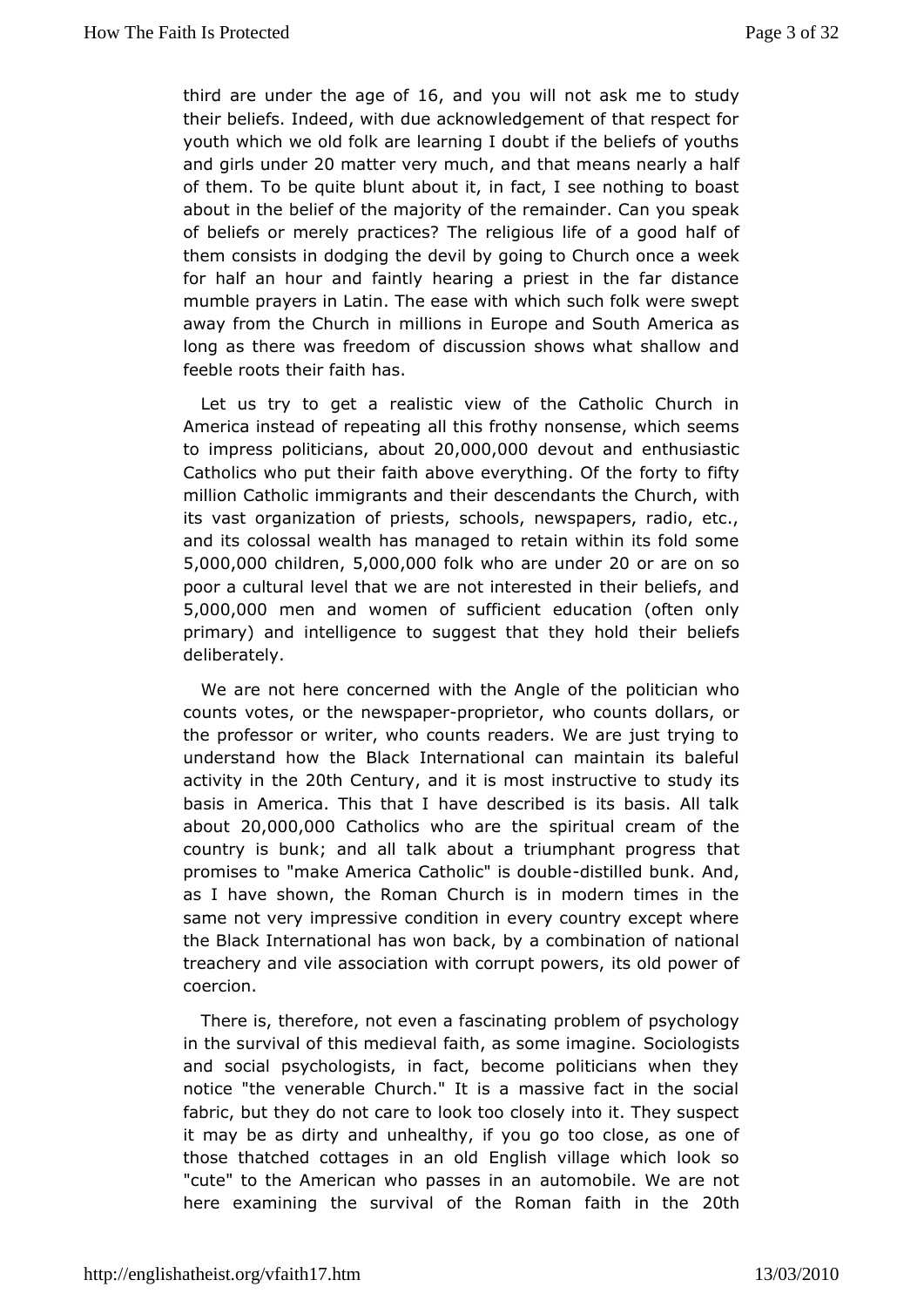Century, or inquiring how parow noften educated men and women can ibneduced to call it a "holy faith" and a beautiful system, from any psychorloggries at. We are verifying our suspicion that the faith is protected above intrinsite ktohey. deceit, and coercion as the Axis powers used in working their into a formidable position, and therefore the alliance, which impossibole improbable to those who prefer to admire the Roma Church from a distancte reily natural and was inevitable once the reaction against debregarma.cy

There was in every age a core of believers, of a partic temperament, who did not need any action of the Black International to bind othem Church and who in very large part were of high character; tho hang thitty hewings apt to be tinged with intolerance and inhumanity and store and arity with a sour fanaticism. It is waste of time for writers to remi of these "many good men and women." It is the institution an methods, tomeneral situation, that matters. And I have amply shown that ever sinficres the free at Popleeo  $(44061)$ , began to use forgery in the interesture of the and to burn heretics, deception and violence were the weapomedied marthcehr it than upon argument. It is enough here to restable four critical in the history of the  $@$  hench the hand  $2<sup>th</sup>$  centuries it wasalarmed by the reawakening of the minds of Europe it reto with thenquisition. When Protestantism broke its power in the 16th Century it tridendowton it in blood in the Thirty Years War. When the European powers ctohrequerementh revolutionary spirit and Napoleonic liberal 1 sm Chen hue the Church allied itself intimately with the most corrupt of them in murderoussttack on freedom and democracy. And when in our own time America, Britain, France in a narrow and discreditable view of their own interests mode propulated almew anti democratic forces to gather strength, the Church at or entered into alliance with them.

This policy of violence is, actually bed, he law of the Roman Church. While American apologisst tsatwinget has the ly the wicked historians of the last ceChaturglic Actord and used the strongest language of Itele mabadut the Church, and than any case it now abhors coercion and is all sweetne and light, the Vaptricessen was issuing one edition after another of Canon Law in which itinslignuathetly affirmed, against "liberal" Catholics, that the Churachhd has astende vitesr "right of the sword": which, they explained, inmollautdes sleiskseer torture or any physical sufferings or material inflections (p fines, exile, confiscation, etc.). I gave the words of the  $reference SMEV = SMEV$  and Cardinal Lepicier. The former was professor of Canonth balwapmal University, the latter in a Papal college at Rome, and b  $\Phi$ tchp **b** 'and stit a emportunity of approval on their books. Indeed, I see by the ti**tlue angot come K**, De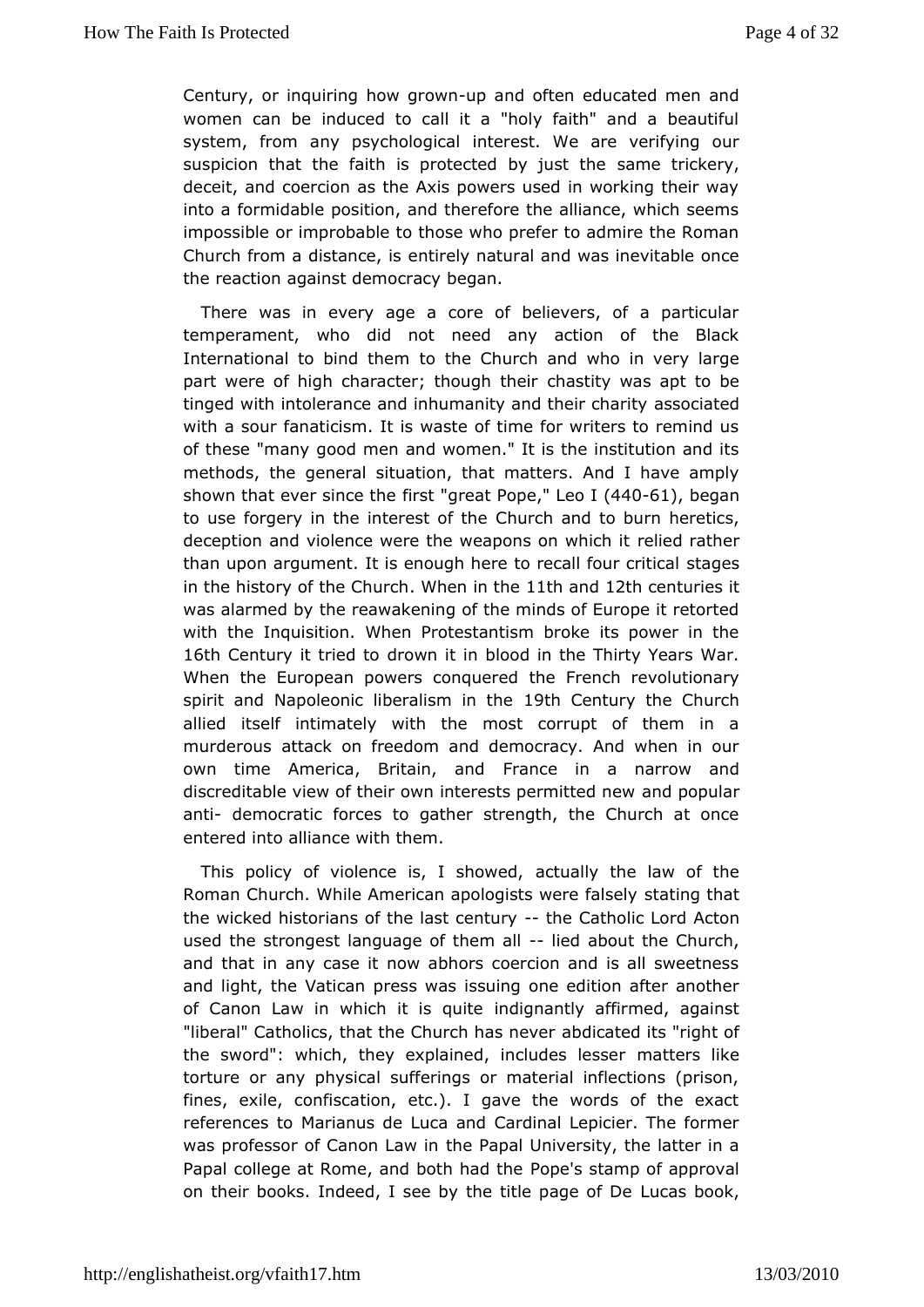which is quite savage in its long arguments for the Church's to kill or maim heretics, that it was published in Rome, Rati and"NeoEboracum." As the latter is the Latin for New York seems that this culent statement of Church Law was simultaneously published, private the intervational for the clergy, and we may be sure that it has an honored spelencies airry tohrose collegebraries in which apologists now pen their assurances the American public that the Church is the mother of toleration the soulcomfarity.

Professor C.J. Cadoux has an interesting chapter on this a of Romani froman Catholicism and Fir @ @ dom ). He sums up its hoisgory in the words of Prof. Lecky: "The Church of Rome has shed more brinoclent and any other institution that has ever existed among mankinadind (The Influnee of Rationalism in  $E = \ln \log 2$ . Lecky is so often quoted by Catholics for his (unjust) compliments to the early Roman Cl that this is a ad saying. However, it is the modern development that is particulatelive stiming 1832 when just such a clerical fascist tyranny ruled Edoesetasay, Gregory XVI said in an Encyclical: "Out of this most foullinduin tearienntism flows that absurd and erroneous opinion or rathebertavor fig that conscience ought to be asserted and secured for everybo Catholiwsere at that time a negligible minority in England an were enthusiasticlifor institution, but in the forties the Irish famine drove crowds of the thain, and the Church became so optimistic that it forgot shoem entams lelsh 1855a writer in the Catholic Rampbler attacke dheimpious and absurd theory of religious liberty" and, answering the equestion wha Catholic would do if he ever got the majority in England, he "If iwould benefit the cause of Catholicism he would tolerate but if expedhen would imprison you, banish you, fine you, and possibly he might evey to thang

Notice the da& 85The revolutionary wia& 4e& had spent itself and under the spoon botoded banners of the reactionary monarchs Chheurch was again speaking candidly. In that year th Pope issued his faGmybluasbus, and amongst the "wicked opinions" which he required Catholhic swall doverregard as "reprobated, proscribed, and condemned" weere several sur the following (literally translated Sryolmablus) Latin

15Every man is free to embrace real rigion of what so ht the et finds true in the light of human reason. 17At leabere is hope of the eternal salvation of men who do to the Chuerch of Christ. 80. The Roman Pontiff can and ought topbegress, nciled with liberalism, and modern civilization.

And as late a \$864 in the Encyclical Quanta Cura he denounced this modern fad of "liberty of conscience" as a "liberty of perdition."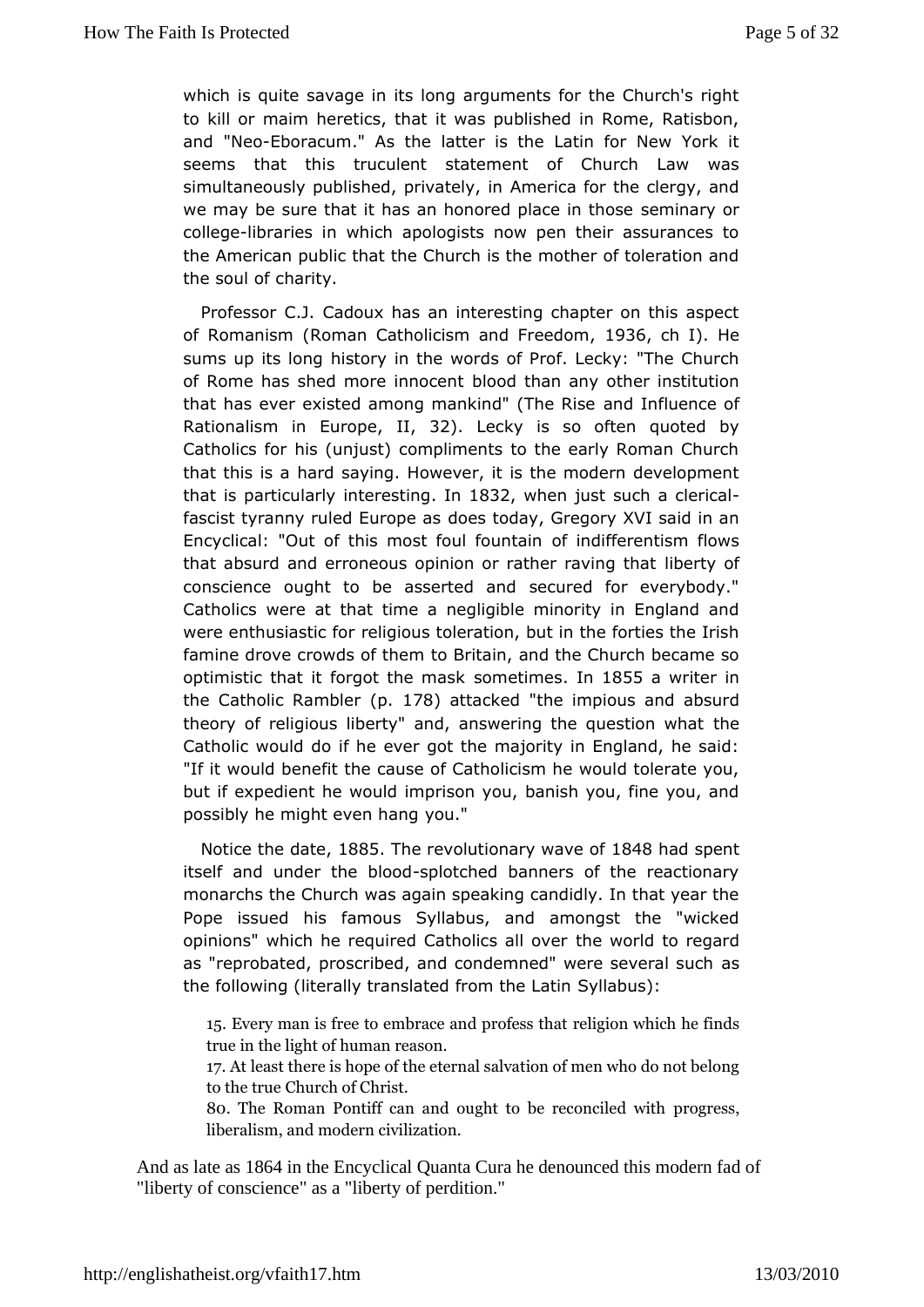But alas for the Papal Cawates Twhere already fretting round his feet, and in a few more yearmes and Power and saw the world coldly indifferent to, or duedfielant over, the of the Church. Democracy, free general education, and a demand forincreasing liberty spread over Europe and Latin America. age of that commodation with modern civilization" which Pius had contemptuorues by ted set in. There was now no country in the world in which the Chue a be repead of the power which it claimed. Even in Spain rebels again wth the wahmmed in the cities and the universities, could not be touched unless were so advanced in their political views that they could brande" Anarchists," just as they are now branded Communists Bolsheviks. Mhamydreds were treated thus, and the American and British press lightly the misseledirs and tortures as an unpleasant necessity forced upon thopes metl Sompanishy Anarchist bothm towers. It happened that I was in close touch withone of these "Anarchists," Francisco Ferrer, an idealist loathed violeance polities and who was judicially murdered solely to oblige the Chaised a stink in the whole English speaking world and got the facte geogneirzad by, but I could not convince the public that Ferrer wars unodine of of victims of the Spanish Church, and that foul tortures were us them in the jails1 9r900 to1910 The Black International in all countribesed and used its power over the press to conceal the that, where thiought it could safely do so, the Church still exercised its right to kmill mebels against itself. It no longer dressed them in a white sheetred stagkin their hands.

In all the rest of the world excepprtofSepssend itto be "reconciled with progress, liberalism, and modern civilizatio the words it had solemnly denounced a few decades earlier. there openewde appalling new chapter in the history of civilization. The high prreests ontat Rome began to hear voices which they thought had beemevsetrilleForance, needing the political influence of the Church, neweated it with respect and granted it unexpected privileges and the Churc Francebandoned the hypocritical language of compromise. T Jesuit Cardinal Bislohead, wrote and published a Latin Tractatus de Ecclesia Christi (1922) and the Jesuit Professor Sortain a Traite de Phi(11o9s2o) phie which the clue engew candidly told that Rome still had the right to use physical me including the deenthence, against heretics. In Italy Mussolini began toberide liberty and liberalism in the language of Pius and, after yeamsand bargaining, the clergy clasped the red hand he held out to them La A innew dition of the Canon Law was issued the Pope 92n9boldly aend phatically asserted its claims for all the world to hear (Gnasher het whenic to I quoted at length in an earlier booklet). The Japs were the  $n_{\rm F}$ enter into alliance with the resuscitated medieval Church, and Hitler....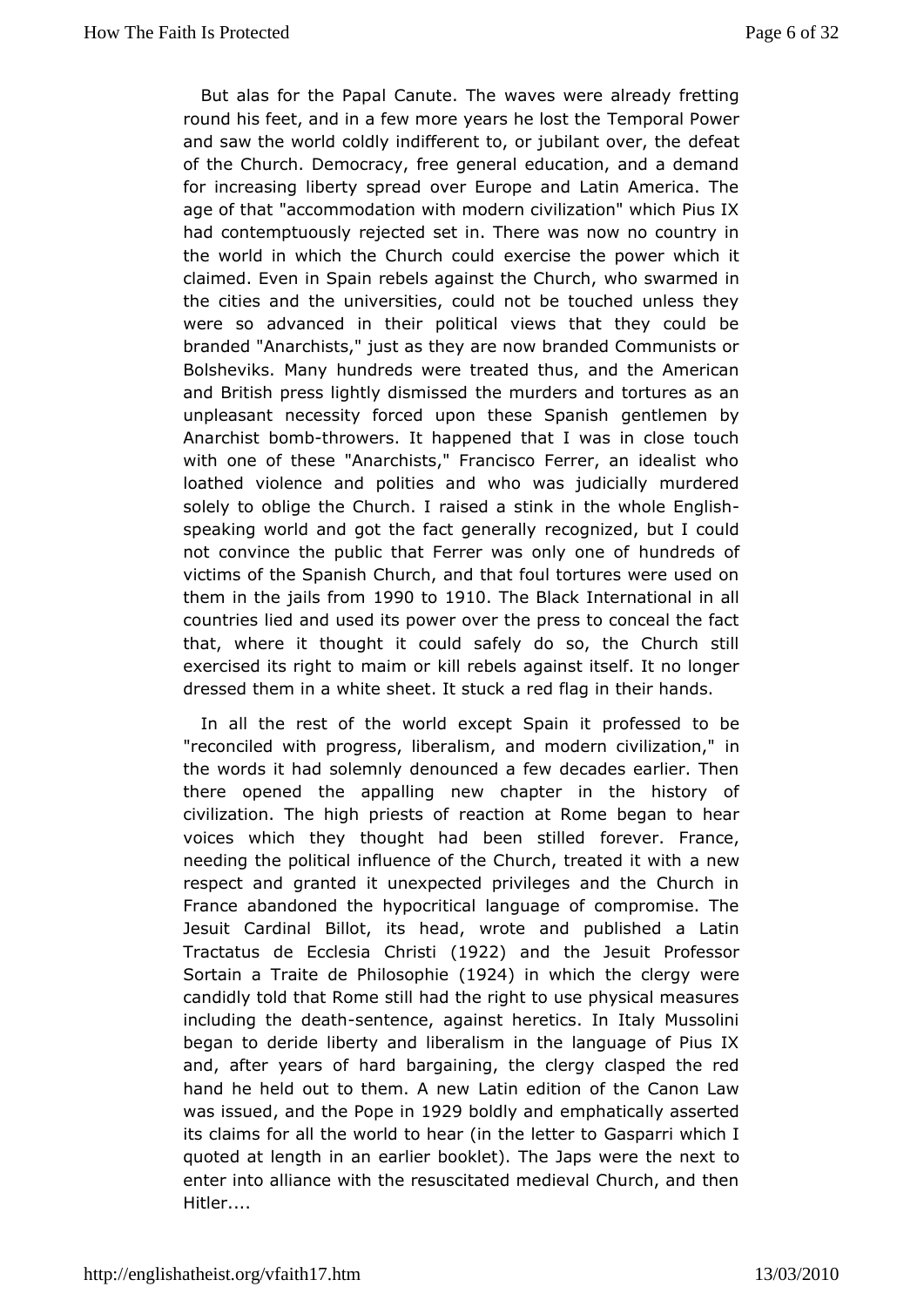We have seen the story. But the Black International in  $Am \ell$ continued to dupe the public and forbid the press to publis worst of the wes-like the Gasparri letter, the approach to the. Japs, and the deal it with that came from Europe. At the very time when the Vatinan gowlandsing with Mussolini to sell its assistance in crushing religiinoulstaliybethtey Culvert Associates, the weightiest propagandist bod ture Roman in America, issued its Culvert Handbook of Catholic Facts, us names of the President (Coolidge) and several heads of profe of Americuamiversities as "Sponsors." In this, while the Vatic was driving a baardain for the suppression of the liberties of non-Catholics in Italy, attheta quistiously reproduced, as frontispiece, the letter in which Washith atto "him et in the isses land the light of truth and reason has triumphed over the pow bigotry and superstition, and that every person may here wo God accordtionghe dictates of his own heart." Even Leo XIII, w saw, had ridicule steth tament. And in the text of the book these Culvert Associates, usheled tethine apatronage of leaders of American culture and business, paushsluiced hathethe charge that the Church had used violence was based upon lie misrepresentation and that it is in principle in favor of American rulre of bious liberty for all.

People had already forgotten in Amheripaes anwas careful not to recall, something that had created a mild sens in1910President Roosevelt told the ambassador at Rome that was going visit the king of Italy and would like a visit to th Pope also arrange dat T che replied that it would welcome the visit "if nothing like the Feairneboaenn kts incident arose to prevent it." ViePeresident Fairbanks had commemittenspeakable outrage on the common father of Christendom" (as the Jesu paper America called it) of calling at the Methodist Mission in aftewisiting the Pope! So Roosevelt was not to visit the kin Italy if he wantoedsee the Pope. Roosevelt promptly and vigorously withdrew his propasah to Voatican. A few years later he entertained me at a lunch of Hanown and a Clubbe If it were wildly conceivable that the President a Ryoosevelt of were to confer some such honor on me, I wonder what the Catholic, or the ordinary, press would say.

It illustrates what one would tall enossttraonad beld that the Church has secured in Amergita and come utsoe which it puts this is a complete deception of the public in  $\mathbf{re}\,$ the Church Law on tolerance and coercion. The irony is that position is based ely upon the unique beauty and efficacy of the creed I described aint the cook. This is so precious to men that the Church must guard the loo sanggaints tby burning aggressive heretics at the stake and claimining the anyight to sort of material penalty on men who are even "suspected heresy M'sgr. Ryan, the American Ch-uarpcohl'osgias rtch thinks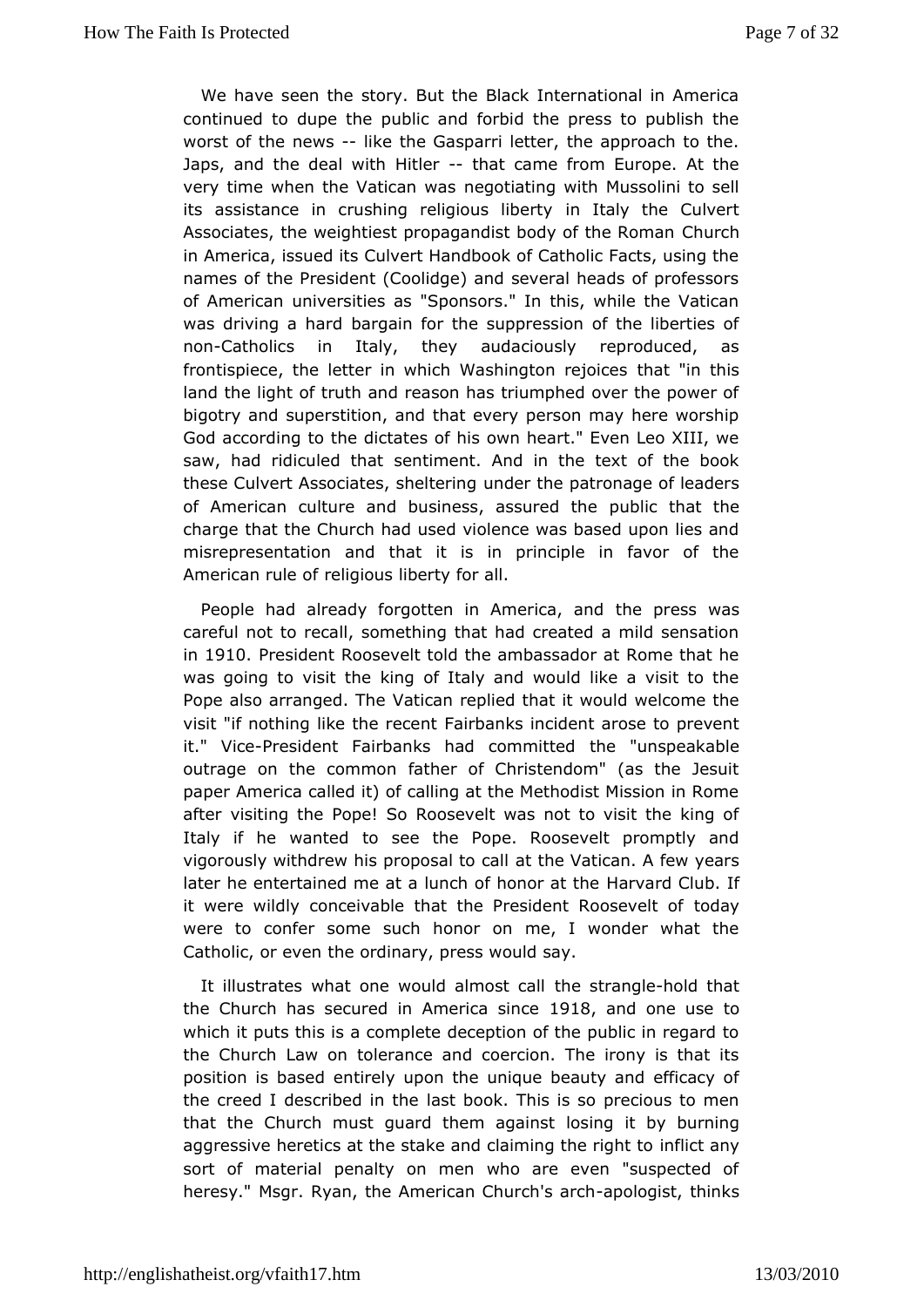it prudent nevedistouss the monstrous claims of the Latin Canon Law but in one amazinghepagsisweegse away the principle. In 'The State and the aCy'surch' he

"The fact that the individual may thmatg bood faalisten ntenlingkion is true gives no more right to probpeags and exet yit of the ame alien anarchist entitles him to advocoaditeichails tahbeoommijensable in the United States . . . Error has nouththe sina meetheghts as profession and practice of the erring  $\boldsymbol{w}$  redfacenthary to human can error have rights?"

And the man who writes sthics f priestly arrogance, cunning appeal to prejudice, and barde a begidcims Washington as part of the cream of the national life. Dbas in emmathe left to the Catholic to say what is absolutely true and what absolutely false? No. He obviously means that the medieval h hell and devils, of Jesus Christ in the vest pocket and little chi suffering torture all eternity, of blatant forgeries and transparently fabricated doorbitor him desclescribed in the last book is so-seild ently true that and log hoems or philosophics of life must be suppressed; and his Canformom Latuneargues same principle that the Church has the right and the duty to maim, torture, or ruin any who attempt to spread them. In same book Raasures you that his Church is not one in perfec harmony with but adthus polity ed American sentiment on these matters! And a British cardinatel Gasquethat the critics of the dear Church are "merchantsgaonfbaidteh" awnhob pour out such a "Mississippi of lies" that he is bohuenyd to wonder i are "in good faith!"

Naturally the Church will never hægatncsbur Enven if it ever got a large majority of sincere beli**&pais**, in Italy, Portugal, and Brazil it would not dare to apply its law for fear reaction in America and Britain. Only if all the leading cou becameolidly Catholic would it ventureanod do tshoen certainly would tahpepliyaw-and one might as well think of a new Ice Age. The world has insume to be years, but the supposition that America, Britain, France, weuld Germany, ever by a large majority accept the childish creed and cro principles Dr. Ryan's Church is too eccentric to consider. enlarge on the creets anned tims only to remind the reader that all baptized persons (Cathorlopeorly braptized, Protestant) are its subjects, and that it holds lthe aprodwele aoth and all penalties over its subjects, so you undeastearsd how its come to ally themselves -with inade when these promise to restore its mecatthen powers: how they can stoop, as they do in Italy, Spaingriugal, and Brazil to put the false brand of Communists or murderoustReids contics so that sycophantic statesmen will kill or torture thew morladphrdestshewill say nothing.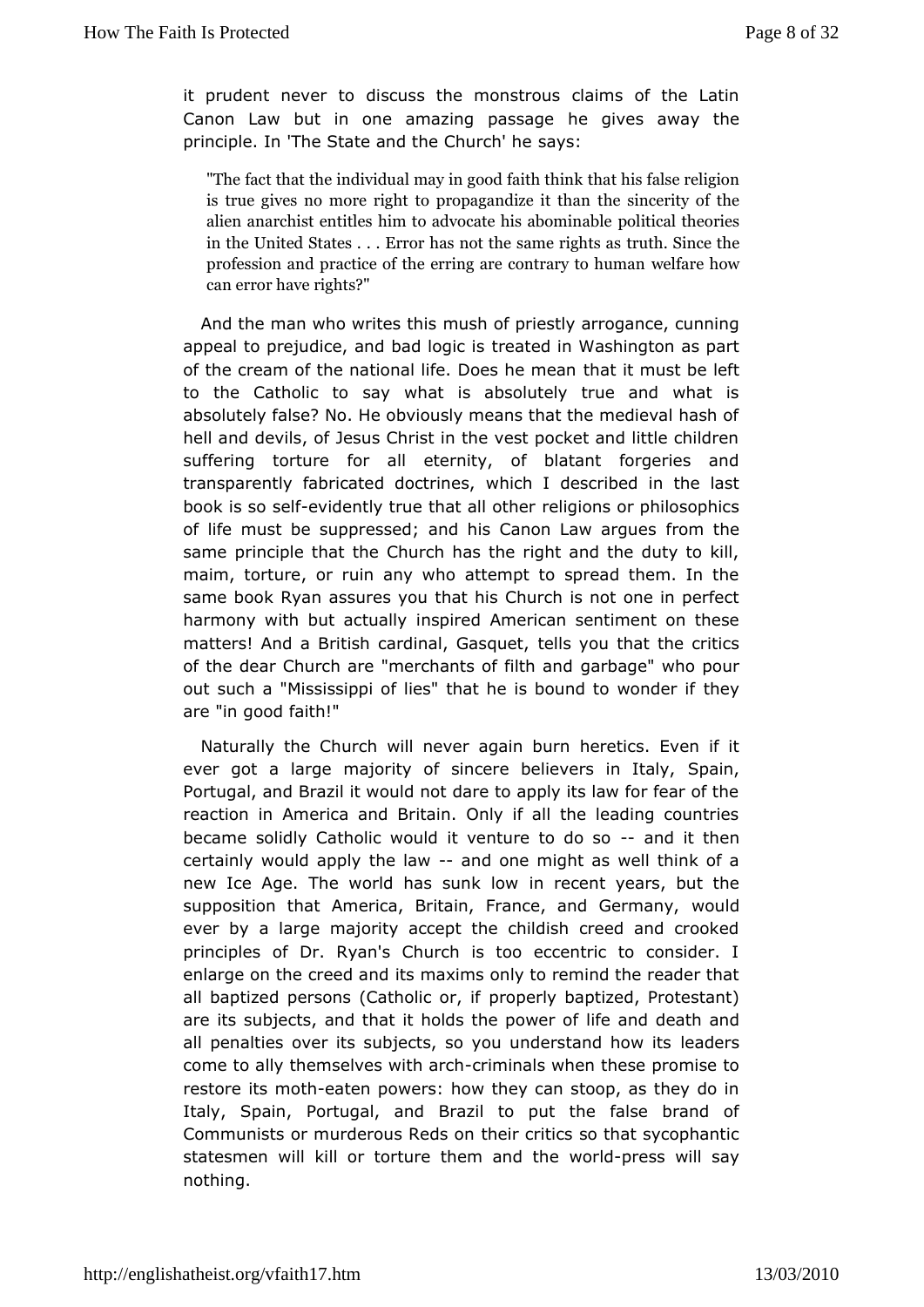# **[ChapterII](http://englishatheist.org/vfaith17.htmChapter)**

#### BLINKERS FOR THE BELIEVER

The loathsome littleGdebbels has never forgotten his Catholic education. The entire scheme which elaen shas apparently, poisoned the minds of the overwhelming majorit the German people is based upon Catholic principles and pra The schemas, notoriously, two main features. The first is t print deep upon the mhourly appeals to eye and ear the essential Nazi formulae: that the Geerfraan superior to any other, that its head is a particularly amuagnu suthand gifted must have absolute obedience and any sacrifice he demands, thathere is no salvation for any other nation except in the un German cultaine under German control. These assertions are repeated every moment at a wery school and college, boomed out in the streets, the workshroepostauarmanthshe radioed every hour into every home, repeated in every colum every paper, on every page of every book and magazine, sun every concertvalniagelance, incorporated in every drama and film, and implied in thet let eiwhich you must repeat when you call in the dog or buysharipmips.of

The second feature is that nothing must enter the eye or e any German to interfere with this good work. There is no pr radio, and goou shot if you listen to foreign transmissions. Eve paper, magazine, **sook**, play, lecture, church, library, pageant, or sports meeting, Getmanyn falls under the control of a very extensive and eet absoluater kammer with a network of ramifications into every oviblage y cThhodogy is perfect. The older folk may have memores soons facts or learned in earlier years that may, in rare hours of privacy, conflict with this monopolistic message. The younger folk have the streleines of modern science, no other contents of "mind" ideas and sentiments, oilnd languaghean these which Nazi education has implanted.

TheBlack International must be green with envy. You might  $\pm$ that at all evembes ithe advantage over Goebbels that it can threaten folk who listean liteon amessage with eternal torment, but in practice it was always motroe tehfrieenattie he to rture here and now than in the future. They recite the new Lord Prayer:

"Lieber Herr Gott, mach' mich dumm, Damit Ich mcDachau Komm."

much more fervently than they did the oomden Womung but a few years ago were "Children of Mary" and lustily s "Immaculate, Immaculate" now carry favor by singing unpleas suggestions a $\blacksquare$  which they insist was Mary's full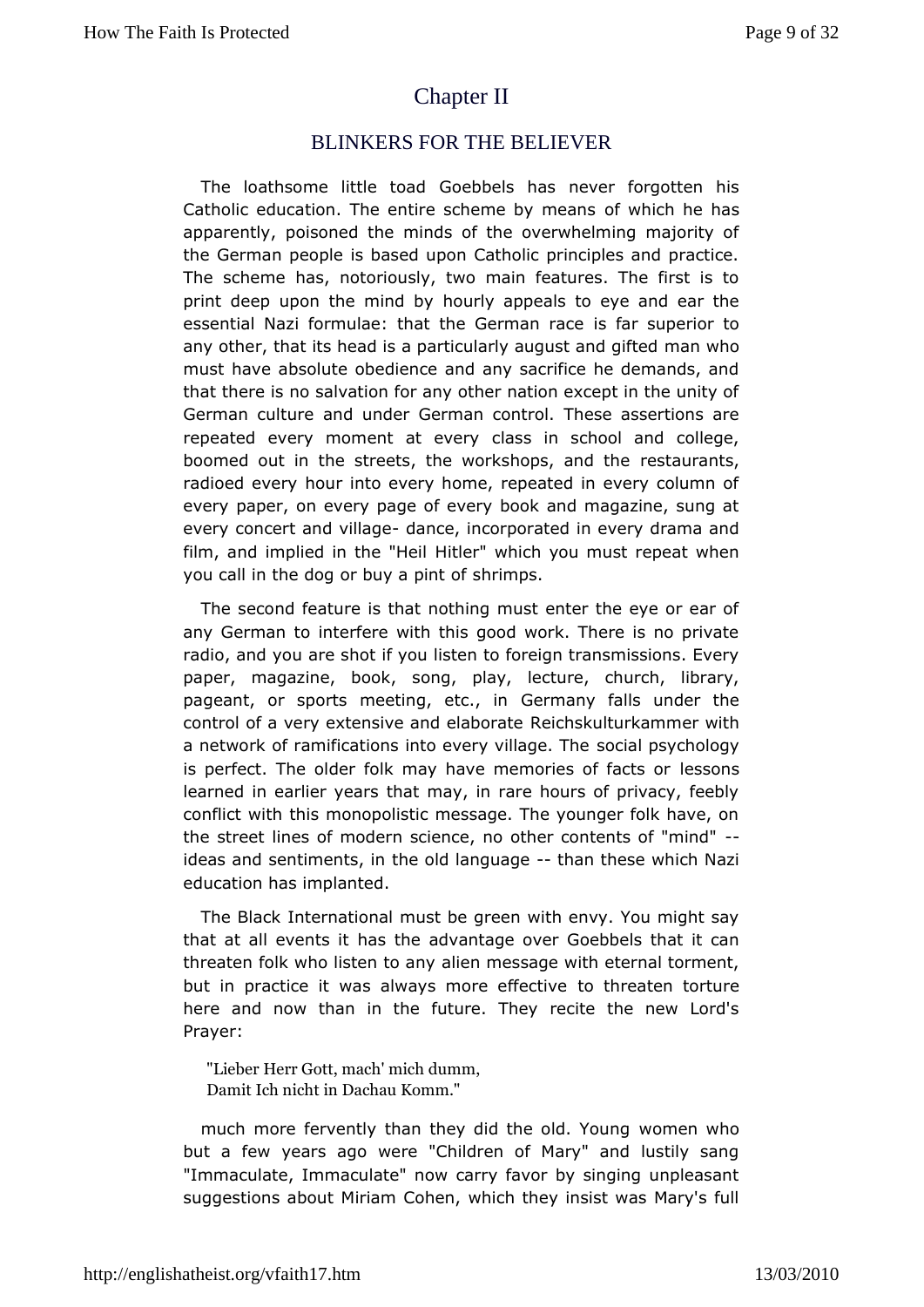name. For the great maid  $\Omega$  attholic or the Protestant faith was skid reep. The Nazi faith is put mise on antow of their bones.

The Church of Rome recognizes othealture heis ideal but it is in most countries prevented by "the the ordine" vilwith behind it), the wickedness of which it never ceases to deplore carrying it out in all its purity as Goebbels does. In Italy, in thedisgraceful sacrifices it has made, to get power, it is ver from having canopoly of the estituture . In Vichy, France, it has, up to the prbeentstill more disappointed, and it remains to be seen how Laval will Papan descorations. In Poland it almost had a Black Paradise but its a Nazi has end dist out. Only in Spain and Portugal, in Brazil asmdabloem d autinthe American republics, and in stupid little staw this chike Slovakia the Nazis tolerate for the time being, has it got something monopoly of the mechanism for making what we call "minds."

Quebec may ibdignant at being excluded from this small group of enslaved states notutquities on the present level of Spain and Portugal. In spite of the esicceme che outs the press generally most folk who are likely to read this know orgies of murder and torture in which Franco, under the eye complace American and British ministers, has indulged since won Spain for the FSeantla has been going on for years in Portugal. Read the section or pP  $\delta$  78866) alin Seldss Catholic Crisis. After quoting what Jesteilts Aandemiciangly about i-t- that it is "an applied resume of Catholic political philosophy" and a land of profound peace, prosperity,  $\mu$ happinesshe givet his passage from Duff, the official of the British Foreign Office who Cward to a Parieto":

"Political prisoners are tortuwebdichnparemanined riguring the Inquisition. . . . As reported ubive ruch chose imples and Tide, September 936they include -sthumwh surning of the soles of the feet, squeezing the - poecasis eins, bloodchyging gists and ankles, nude imprisonment in temperatwuate in alcomezero, and circle until the prisoner drops."

Salazar beinsgiantific man has added an electric chair, not t kill but to torture, wonhoinceh bi**e**astly. This was written six years ago, when Portugal was **gleserableyd** as a happy little state under its holy Catholic trinityCafmoonmaerPremier Salazar, and Cardinal Cerejeira.

In blissful land this kein which the majority of the workers are totally illiterate and gwaoduld radio receiver as a new trick of the devil, where the clesrigipallamidinarity of interested supporters enjoy the bulk of what the alth there is Black International can fairly emulate the success of  $Goebb$ countrieske America they apply the two principles as effectiv as the wicked wad rowls them. They rely chiefly upon the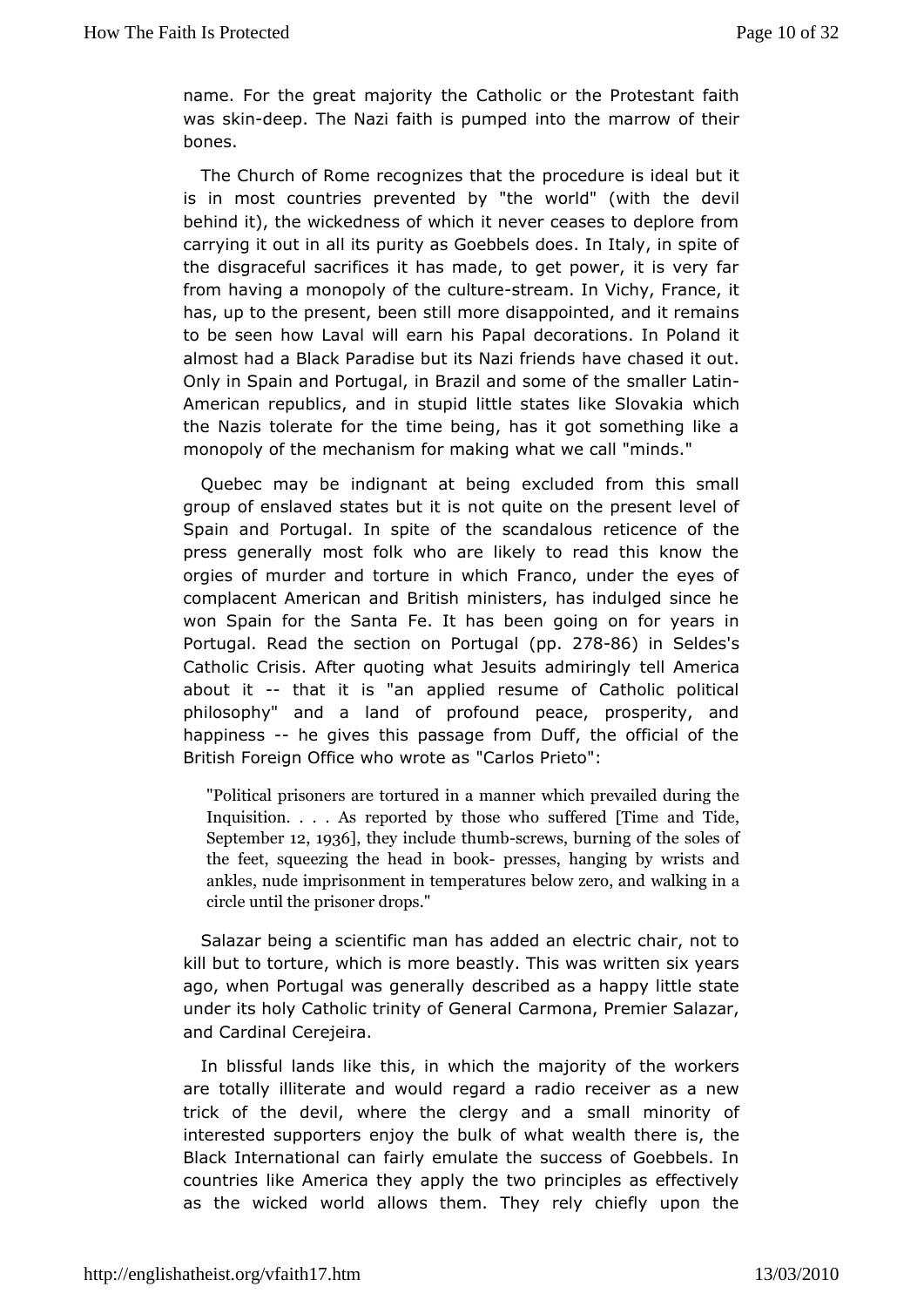Catholic school, the Catholic tohree stsh recented of hell for reading "bad books" or listening to critics.

I described the operation of the Catholic schools in an ea book of the sies. The apologist wants the public-to believe tha here he puts onm**bss** affable expressitons just an institution like any other snoahkoing foofficient citizens so is entitled to a full share of public of undusrchup rovides the schools and asks only that it be, allowelde spons we oa few the children in their own faith. I gave the words in which the in his open letter to Cardinal G1a9s2p9a.enxipriens.sly condemned that veons Coantholic education. He claimed not only that the education of **belongs** primarily to the Church not the state but he went on to say that who and not agree to being "confined to the subsidized etlequication agtroufth:" that is to say, to including lessons on relpogionats by orpaid teachers in the ordinary curriculum. The Church must have wholeschool. Its predominant purpose is -dongnake life Catholics, The Pop) el) miade his meaning clear enough in his encyclical on Caetchund action:

"A school does not become conformable  $\alpha$  but the mand to f the Christian family and worthy toCabloolattenholieddrebny simply because religious instruction sicsh goive may be. That a such all its teaching, all its arrangemeanntss, btoecakesh, ers, progr at all levels, must be inspired by the Cholin set in spirit, under and maternal vigilance of the Church, so thathreligion may the foundation and the crown of all instruction, in all gra primary but also intermediate and higher."

The school, in witch redirs, must be a perfect Goebbelesque institution. It must strike-omely oftaith, Holy Father, Holy Mother- and see that it is not disturbout ble by national do not know about America but in Britain the Cathooulic clergy get 50 percent of the cost of this sort of thing met out of public andfire their people with a cry that they are treated with qu injustice and judice because it is not more.

I told in an earlier book shaot wis, fine of twith this, they tried to get the teaching, especially the shsiosnion idel the public schools modelled on Catholic lines. J.W. Paotynher, who was time in the inner circle or plotting center of British Cathol describes the conspiracy in Roman Catholics and School Hi Books(1930).It amazed and disgusted him even while he was a Catholic. They operated witehalshucthat, although he was a member of their Vigilance Committe to the eeyp thiend in ignorance, but he contrived to see a copy porint the ed privately twovolume wo(k,400 pages of the errors they wanted corrected the books in use in government schools. Luther was be described asun"wanthy German friar" and Bloody Mary the most truculent fanatic swah cone vidence English -tharsone a gentle lady who was all for religious ay free tichend on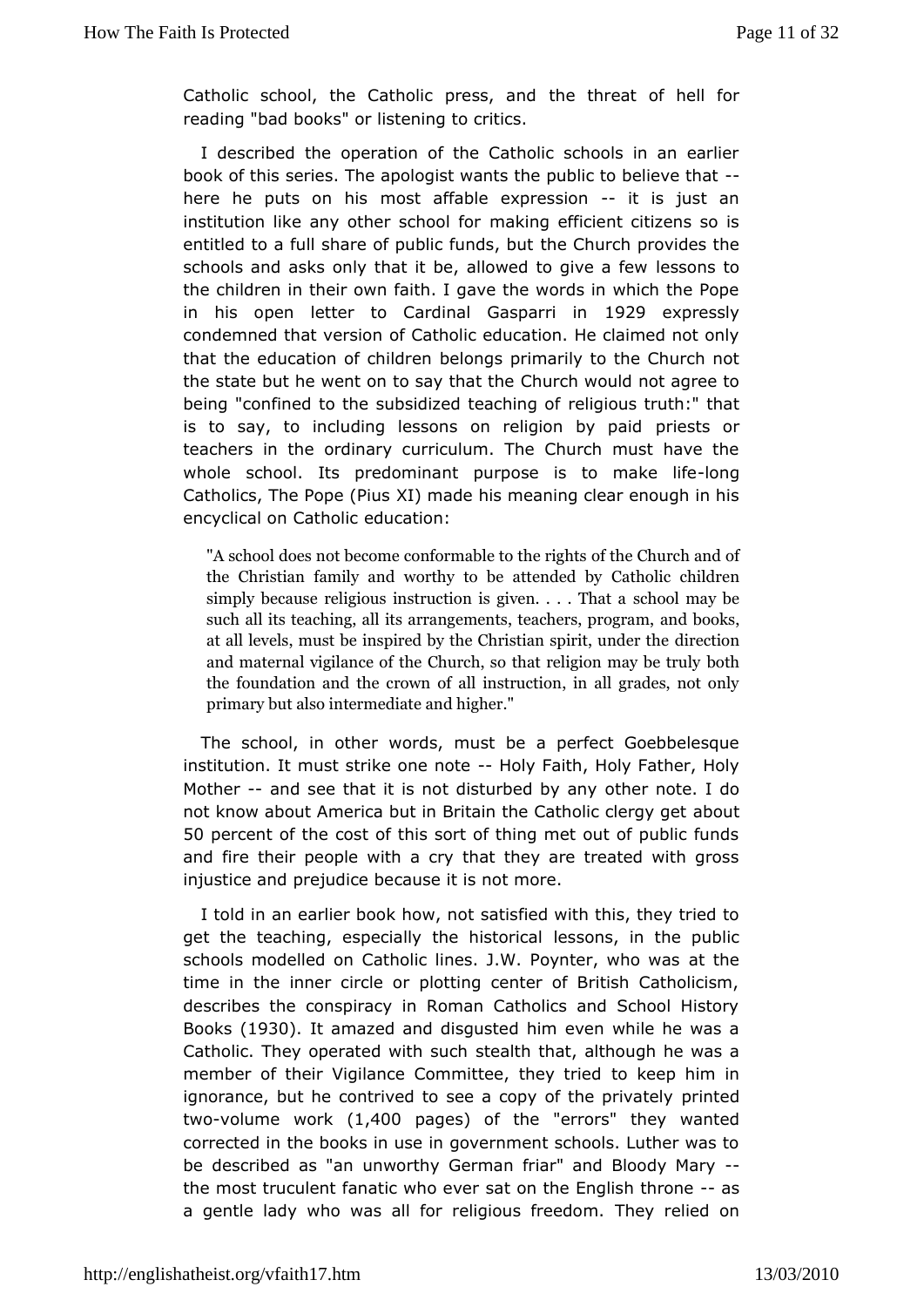Catholic Trade Unionists and Catholic officials in the Edu Department to secure this monstrous gain for them. Is that  $\overline{y}$ they have dom Boston and other American cities?

The books they use in the chrow behand shower upon the children as prizes are poisonous and times mabdutwith saints and martyrs, Popes, the medieval Church, the Reforma andso on. I have before me a book written for children and  $c$ like adults by uberalian Archbishop Sheehan and much used in Ireland and Australia (AC Gourspele of Religion Book, It is deliciously Illustrated. The tenies laushtation of Adam and Eve with less clothing on than Tarzan Eimedre Masureen. another but in this case the child is conscientiously warned t itis "not a real picturet"he Holy Trinity and (an old man, a Nordic typey outing man, and a pigeon): one showing the boy Jesus ("he who made theekieetsa") holding a board while Papa planes it: one of Jesus givCiong mither independent to the apostles 1900 years ago in the form of wafers from invearm challe immest one showing a soul, which is a duplicate of takenbody, being up to heaven by angels. Most children will take these to be photograph shoef actual persons and events.

The learned archbishop might pleadlathat ito tell children fatarlyes and open their eyes later, bountilalish host as is another book I have, by Bishop H.G. Graham (What Faith F  $Means1, 914$ , that is intended for upsow Shome of you may still boggle atdensycription of the Catholic doctrine of the Eucharist: that the real liovfing bods busing physically present in every consecrated wafer and dr@padmfanwine.clinch the matter, tells his readers that Jesus "oftheon vappiee as the disc at Mass under the sweet figure of a 1912)le tohlidhd think, how another of these  $-\phi$  ades is ithat blood often spurts frome wafer when wicked Freemasons and Satanists sta it. We are not toldletshuest ever does anything when he is handled (in the Mass) by priestat wthe sdroighea or sleep with their domestic servants. However, theseodoctrines are luminously true that it is "impossible to shake a Catholic's thebishop says. Then how about these millions of acknowled seceders in Amændcæritain? There is no such thing as a quite honest seceder, Grailman full alcord with Canon-Laws. Referring to the man who professes that the acho he says: "We know for certain that he has gone herong, and that has culpably lost the gift of faith": when a priest secedes Ca whobecome aware of the fact is denied unless the scoundrel takes to wribioncocks and it can be denied-noor to oblogue ays taught that the reasentheaspride, lust of women, or to get more drink; as if the apostawtheopgeensetr, ally takes years to earn a moderate living, text horthoopportunities for fornication or hatdenot the chances to get druhad that he in the Church.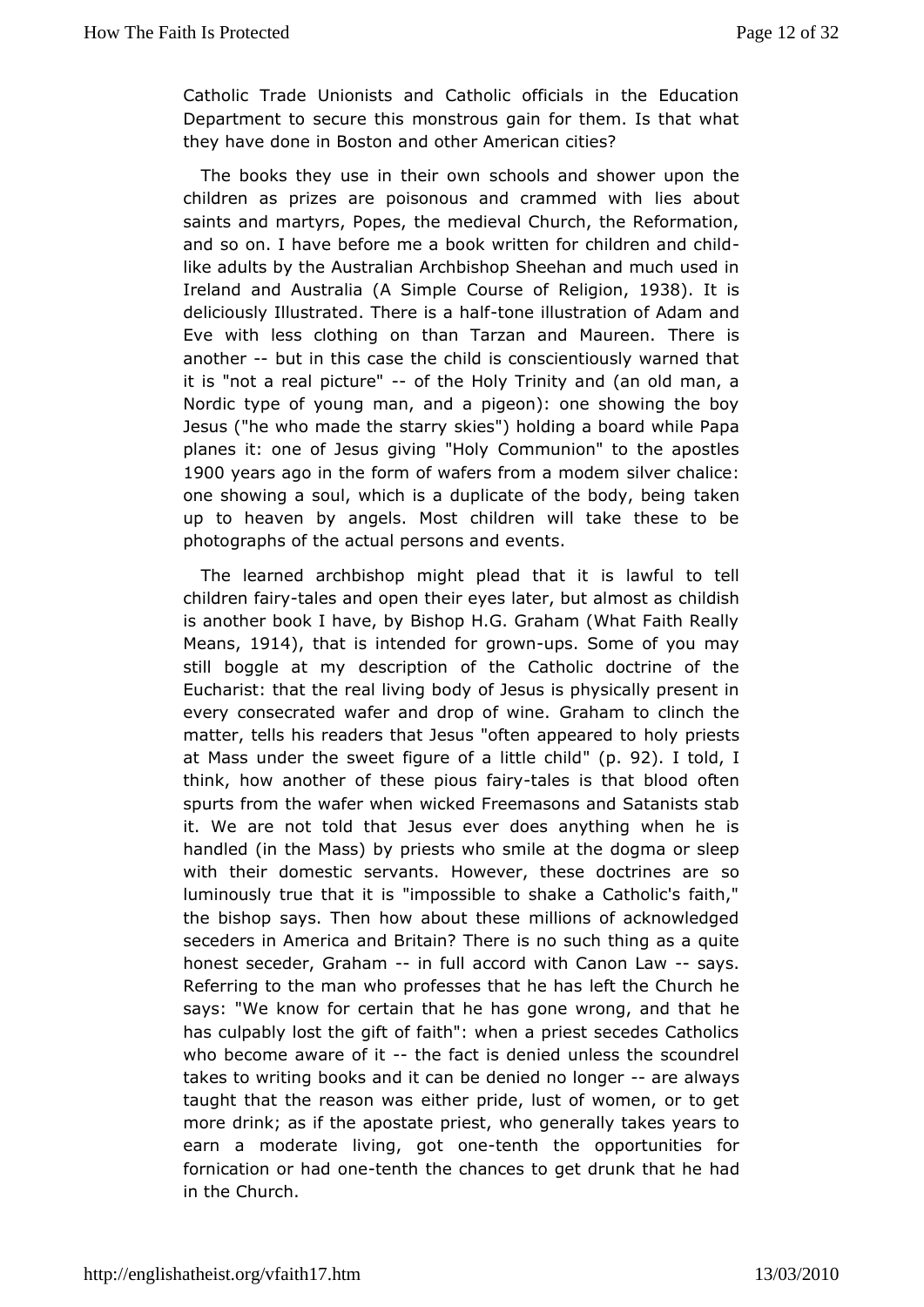This zone of poassorto protect the "precodusaid hit which is planted in the child's mind begins to be formed ir school. But in a Cantohnolic country the defenses are very imperfect. Frome **the ethnosphere** of the school the child rushes, especially in tahfeen aboon, into a very different atmosphere. Distinguished paedagosgicshtosloagrielts have inquired very learnedly into the frequency voefr sieolnigious the adolescent. That sort of inquiry is legitorhizetred It does not Catholics. But no academic authority ever studies the immer greate frequency of religives is the independent (if I may use the word) amongst the blescent, especially Catholic boys and youths. It a common subjectlisodussion at conferences of Catholic teachers, and I have earlier qaudomt esds iblows of various priests that f5r@ tmo80 percent of the boys wh© ad htoelmid schools give up the faith when they leave. Goebbels can kee blinkers on Nazi boys during all their waking hours. The v outside the school is as saturated with the Nazi creed as the school itself. But Chatholic boy tears off his blinkers when the five Six hours in schooolear and sees the world of reality.

I broadly described the smetans by which the priests try to protect in-spoons dolyears the "Cmaithologiichey have built up. The weekly sermon, the Catholic pres**ana not div**iterature, the Catholic Radio Hour are the chief agencies, and the purpose bifem is to keep the faithful in their blinkers. The pretence that the bsjected is to maintain a high moral character in the Catholic body is dbiyspthoevead ctual character of that body, as I have shown in earlier biouorkheansdhow will in the final book of this series; and the pretenceet that att it is to outsiders to the faith is disproved by the miserable trickl  $25,000$  onverts (often for social o-rreoligieorus og rounds) a year. The greatcers dern of the national branches of the Black International in eC a thoonlow mixed countries is to protect the belief of Catholics themselwebestare an.

I am not sure if I ought not to say, as I ponse on above, a gas zone to keep the believers from straying into alien pastu isanother of the discreditable distinctions of the Church of that its priasts writers consistently use fowler language about their critics and opptonents the writers or clergy of any other Church. The law of lirbest trainsethem. During the fort-five years in which I have cr $\Omega$  hai zoehd at they will probably say that I am its most formlichaable critic never known them to put-inhpyin bf course, put all sorts of picturesque rumors into whispered-oireustantion a word reflecting moyn character in such form that I could have the matter settled in couris, tyheet at impost universal practice to say that opponents of the Chuishonest and mendacious. I quoted the most learned cleric of Ctarte o Bicitio Cs hurch, Cardinal Gasquet affirming that we pour outlies "Mississippi of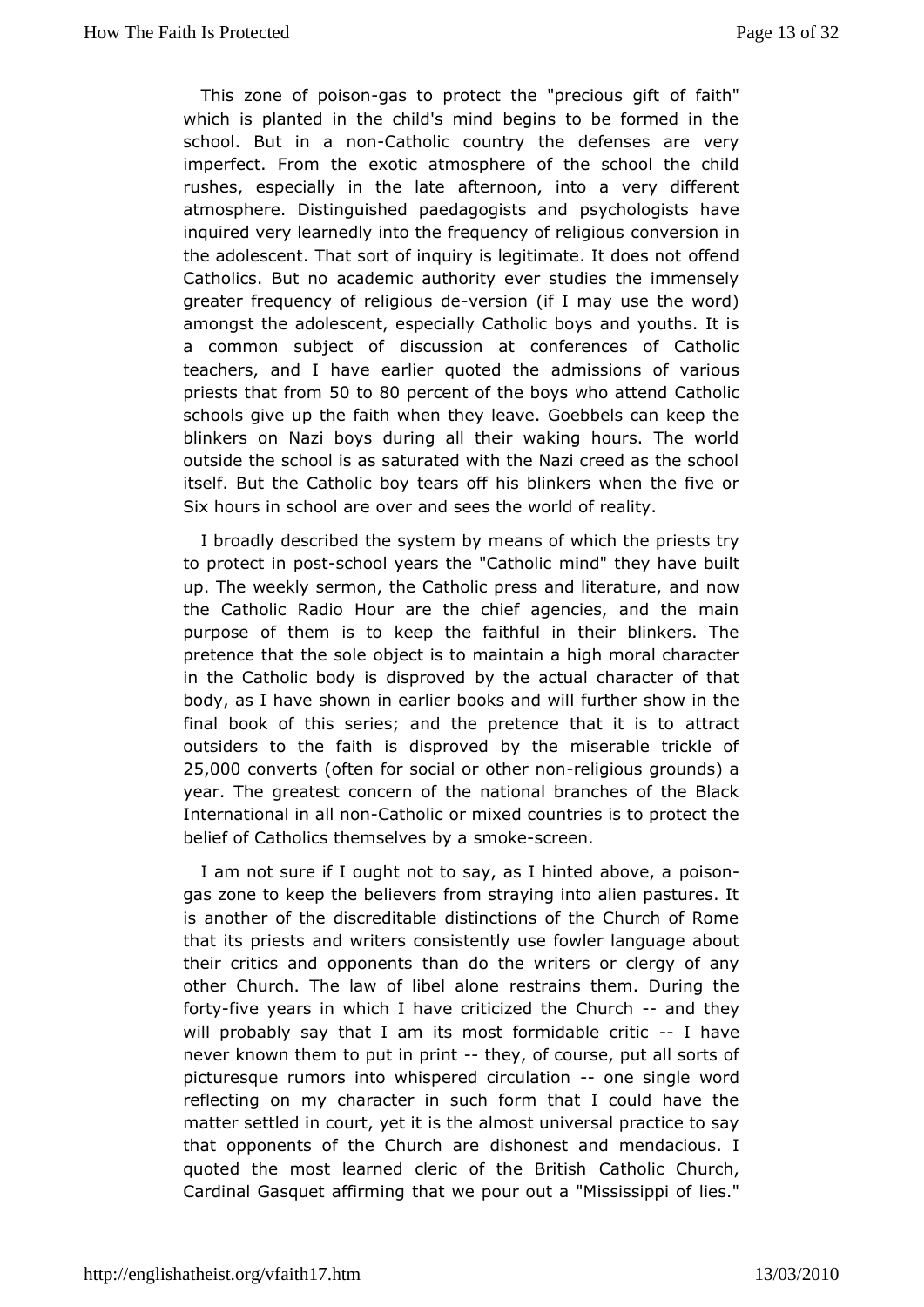But you probably know this feature of Catholic literature propaganda. ese booklets contain hundreds of examples.

The psychology of simplse. The main element of the education of the Catholics themstehere is order to fatdoctrine is so beautiful, so clearly true and reason reablem, bleat no in good faith who abandons it and no one can resist its appeal really knows it. It is on this basis alone that Catholics ca reconciled hte intolerance which claims complete liberty, or ev a privileged positicom, on Chatholic country and flatly denies liberty to other religions atholic land, as to the gross inconsistency of the clergy in urging onheight to inconsistency of the clergy in urging onread or listen to Catholic stuff while sternlty of roar bodding them what the noatholic says. But even the Catholic, if he happens stumble upom instanthee official reportathement of the conscripts for the armed forces confess to Catholic baptism while only ab out 2000,000 mbers of the Church are claimed (or about 5 percent instead), or fust feel that it is rather thin to impute "bad faith" to these smeid eidoenrss, o fand that the claim that the faith is irresistible to thos when  $\alpha$  help of the now immense annual expenditure on books, papers, lectures, and brings in only a few thousand converts a year is still thinner.

So the hurch imposes on believers the supplementary theory that their faith is andhoby necessary for good conduct in this world and salvation in the ineixt at healtemies the world and the devil, engage in a gorgeous bias pangoh of misrepresentation against it. This may sound melodramatic, but aftewhat we saw about the real nature of Catholic dogmas a the extraordinary opfridentholics in them you will expect melodramatic or childish featuuresquet reliaqious system, and it is on that basis alone that we ctaine uncedieornstoand the Black International in openly conspiring with the enemi-America and Britain and of modern civilization yet retaining enthusias atlike giance 70, f000,000 mericans and Britishers

Naturally this liar equomient is handed out on every possible note, from hesitating insinbulation anto blatant affirmation. Most people would be surprised at the hielxteen to educated Catholics accept it. Soon after I left the Church I n the streets of London a Catholic teacher, master of a schoo middlelassuburb, who knew me. He turned pale, either with anger or fear, and askedymsee, riously, if I was not afraid that the earth would open and let mewheberwenl tbelonged. Another, an older an<del>d ebacult Contholic schoolmasht and</del>, who been all admirer of mine and to whom I proposed to explain secessioneplied (in a letter reproduced in my Twelve Years in Monastery) that he not ullisten to a word but left me to "the worm of conscience" and onlywtruulsdtendotl sink to "the lowest depths." Aknwowwh priest of high chwarnoat**e**temme that he supposed he would soon hear that I had "run off  $\sqrt{ }$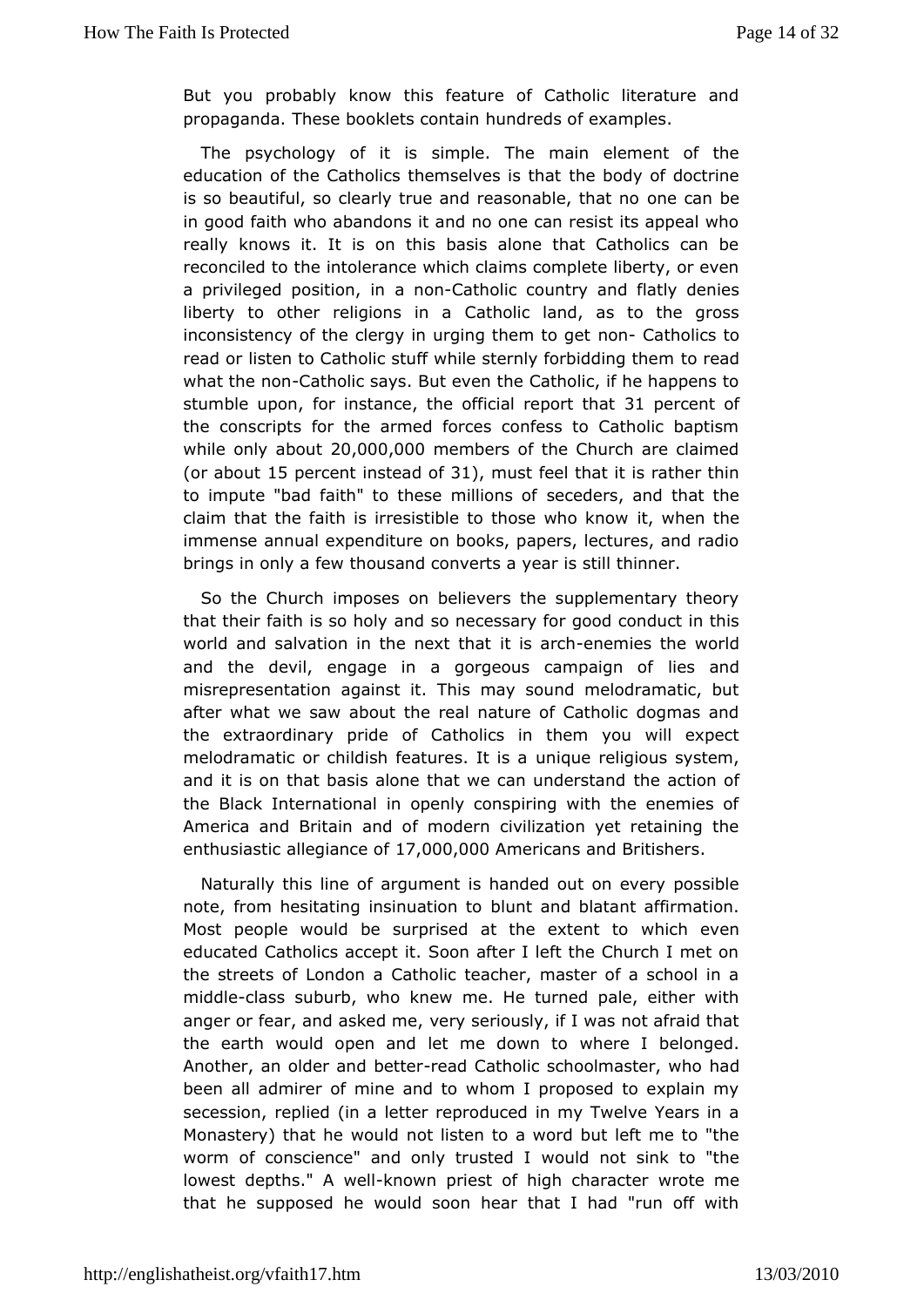anotheman's wife." A Catholic novelist can hardly introduce an -priest into shiory without leaving him under a dark cloud and souring the reader agrainst

All this is part of the syboltion the church. One, of course inds some degree of hostility to or dislike of seceder every Church but nie does it approach the virulent hatred of seceders and critics institute Bollaccyk International. Poynter, who had been for years on the inner Catholic SAction, told me, though I hardly needed the information, that t instruction given to writers and speakers was that they mus directly attraachke critics of the Ghouspoonle might want to read their books at keepp the fiction that all such critics and apostates are a lot of scurv yo kchat cest, he devil and cooperating in his frenzy to destroy the bwe hat that Church alone frustrates his strange passion to pervert the whole rac intoalmost any Catholic weekly if you want a little clean f Correspondents different told me of the effect of all this on Catholics. They turn pale if smm an admineusly dragged into a conversation with them, They burn mythbooy kgsetwhaoenn opportunity. Once, soon after I left the Church, a society bill in large posters, to lecture in the city of Manchester, and m the bilwsere torn off the walls during the night. I may confe since she came tolimeral views before she died, that it was my sister, a Catholic schoow mois spees nst, a night roaming over the city, dodging the police and tepaorsinegrsdown the

This calculated hatred and slander of crities from the double of preventing Catholics from reading them and at the same convincing mem that their faith really is the most beautiful are salutary thing iwotrhed seeing that the devil and wicked men have such a peculiar rage **Againbati**, tas Bishop Graham says and theology and Canon Law express saymtoeration, it sin (like rape or murder) to have even a doubt about a dogm theChurch, and it is equally a mortal sin to expose yourself t danger baiving a doubt by reading critics, and you have the particular strength Cathtoleic prohibition of the reading of "bad books." Works or articlesit which the, faith or the priests in even the most dignified languames are bracketed by the Church with what it calls obscene bookstect, hoe would in by that famous Catholic logic to be worse than obscene bo How Quite easily. The sin of fornication or masturbation to w the obscene broax lead can be confessed and dismissed from the mind. But the doubole vill hse own child, has a way of lingering or recurring after confession. . . .

One of the real mistakes of outsiders aboutthe we Church. arealmost always mistakes in favor of the Church or failure realize the afbusturdity or monstrosity of its-disocttorines suppose that the prie**an**y lickther religious minister, just paternally warns his "flock" dtah age ibuis to read books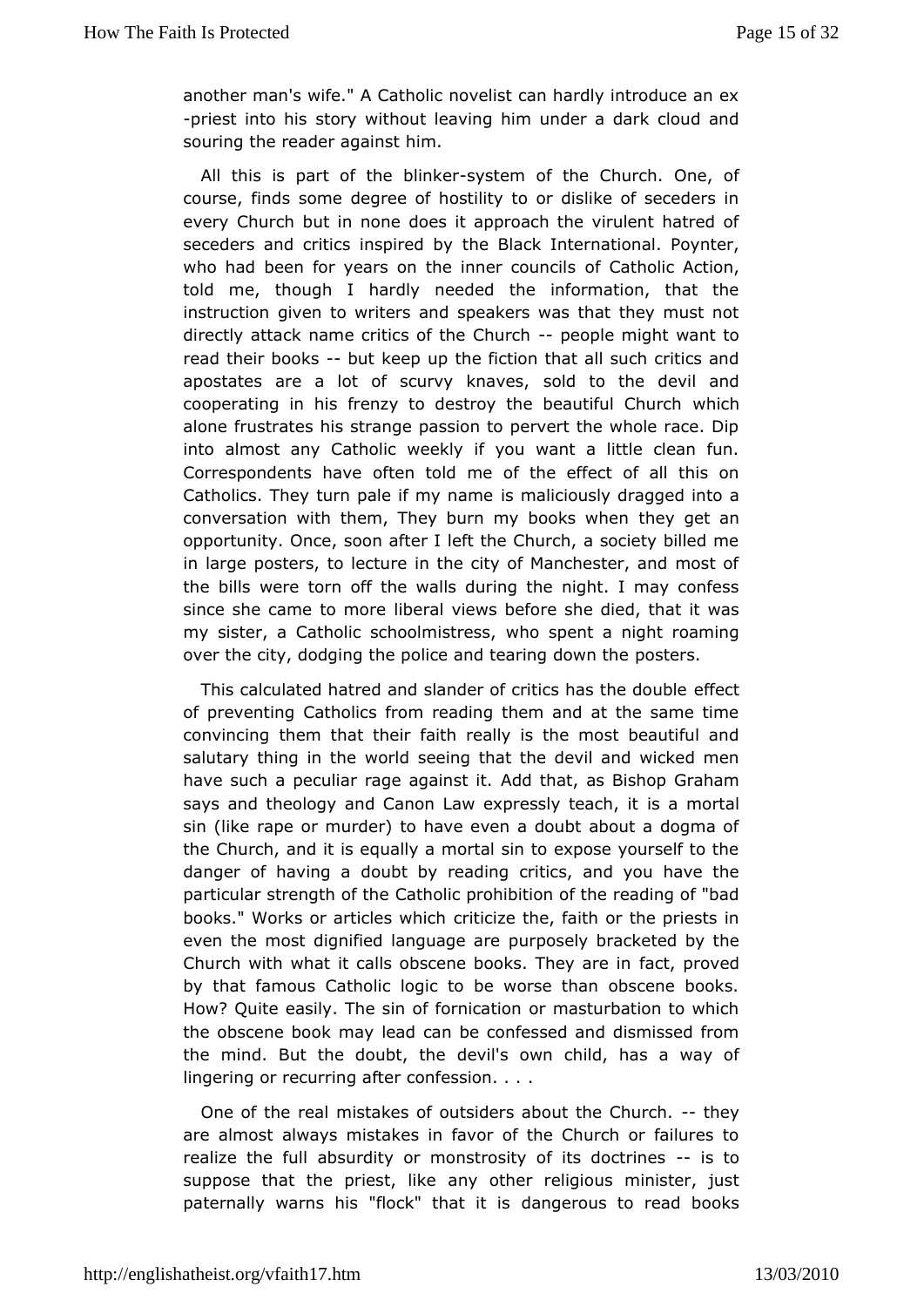against his faith. Not a bit of it. The Cihsuracghaionf Rome unique, as it always is when it is protecting the interests of Black International. No other religion has gone so far as t "Commandmends the Church" on the same level as the Decalogue and say that trans of the strains pour finishment with eternal torment. And it is a very sterChhulanowh othhathe forbids the reading of "bad books."

The domestic or ppiarate of the Canon Law in its latest version-now an official coderoidessor's lectumines be read in English, if you can safely tseexptarfatoen thee bemusing commentary in Woywood's Practical Commentary on Codeof Canon L& whe of the longest clauds engineed is with the reading owls against faith or morals. The Catholic must not read any Cantohnolit canslation of the -Bible English Bible, for instance, or doesfoothed w'hoictuen deing, divination, or magic," or books that defend rule et aw of You wonder how he gets through the Sunday paper. However, mainpoint is that he must not read "book- $\mathcal C$  abthoal non non treating professed by igion unless it is certain that they contain nothing contrary Coatthelic faith" or any books "tending in any way to undermine the fou endyations of religion." Certain Catholics may get permission from (whe bishop actice delegates the authority to confessors) to relaid daibook of this they have a serious reason, not merely curiosity, but even bishop's permission "exempts nobody from the provisions of the natural law which ftohrebids ading of books that are for the particular reader a proximate sin a simuliofother words, may inspire a doubt. So the permissionrigit the manithishe taken away with the left. And lest you should us that this is an academic prohibiai contt of paternal "don't let me catch you withour pants dow-nclause2318 grimly says that Catholics who possess owrithead, permission, books by apostates criticizing the Church abexcioperson ufraicated. That is hell with the lid off. By the very  $\sin \theta \phi$  reading a paragraph they incur the awful penalty and cannot approach the Church toponfess it or hold communication with any other Catholics. The Church aviglorgie eus funeral to a notorious bos-gangster and murderer but whialt inhseis thonster who has read one of these booklets and not beheart reseonciled buried like a dog. Any priest can absolve the murderer but wretchwho has read one of McCabe's foul books without th bishop's permission breasendenitted to the Church by the bishop or the Pope.

You begin utroderstand the demiest seanism of the Black International but you havegortothee half of it. It obviously follows that the Catholic must note to taut the independent on the Church may be criticized. Once, lecturing idin had isatrict large Catholic population I saw two burly Irish priests bra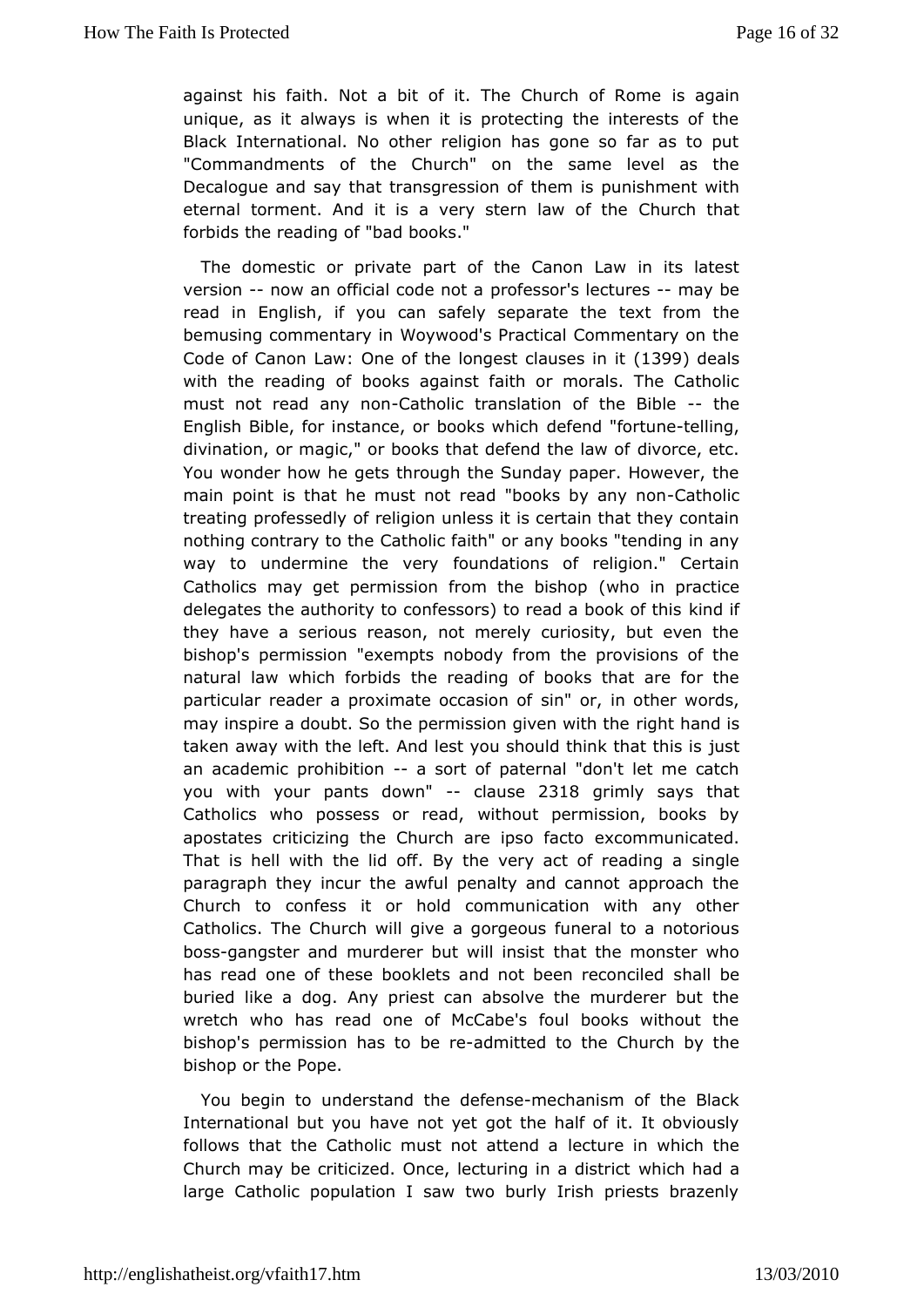walk through the room and look at every face to see if any of parishion asd dared to attend! On the next Sunday, doubtless they would urge Cath**drizes theeir -Cantholic**, friends to a Catholic lecture. But it is not the great and the Catholic is forbidden under the same penalty torivater districts ion of religion with any man who has the ability do the knowledge  $disturb$  him auste $325$ runs:

"Catholics shall not to ean terdisputes or conferences with no  $C$  atholics specially publiw ible ones the permission of the Holy See or, in urgent cas $\Theta$ , other the (bishop)."

The public debate is here forbild thee more atringently than the discussion of religion Cwaith the languing habor. You may at times have noticed how shy of discussing his faith neighbor is, but this particular clause is not widely know Catholics, tahed priest is careful not to mention it. The unbeliev might scoff, and the we believer might become suspicious when he is told that his faith beasendlid hyat it is "absolutely impossible to shake it" yet he must not with a anboonut Catholic friend.

Catholics never read Canon Lawprietsti's thussiness to convoy these commands of the Church to the hiaithful. During visits to his parishioners he has a keen scent for heretical and have known him to put books of mine (loaned by request) the fire in the housemphasize the law and his authority. Chiefly he acts through senteablast medice about bad books than he does about chastity, and to a apdominite whe swill honesty, for he would, far rather see them reading spicy  $n \in \mathbb{N}$ thancriticisms of the Church. Every Catholic, therefore, is quite familiar with lawe But do not imagine that you will disturb him by pointing out the antallenges you to read both sides but must absolutely refuse himsely otuor reade. Error, remember, has not the same rights as truth. In a whyill catell, yho eu his writers and lecturers always faithfully teolph phoimme mutssat the of the Church say. The poor fish! If there is one field of thei in which they are more recklessly untruthful than another it quoting or iving an account of the arguments of their opponents or suppressing nawledge of them. Quotations are false and no exact reference given so than to workeck them. Priests writing on science are shorn of theiarnod epraissabe of itd efsas authorities. Writers on science of the last cearstury are quot living authorities. . . . But my works abound in examples o unscrupulowiskery exercised in this field.

As to the Index of Prohibitald his omgi is still in force and receives an addition every few yelas snisyso ut minacym consideration. No priest has a copy of it, and Catholics ha idea of the utter stupidity which the Vatican has betrayed compiling Ofiginally and unti<sup>8</sup>th the entury it served as a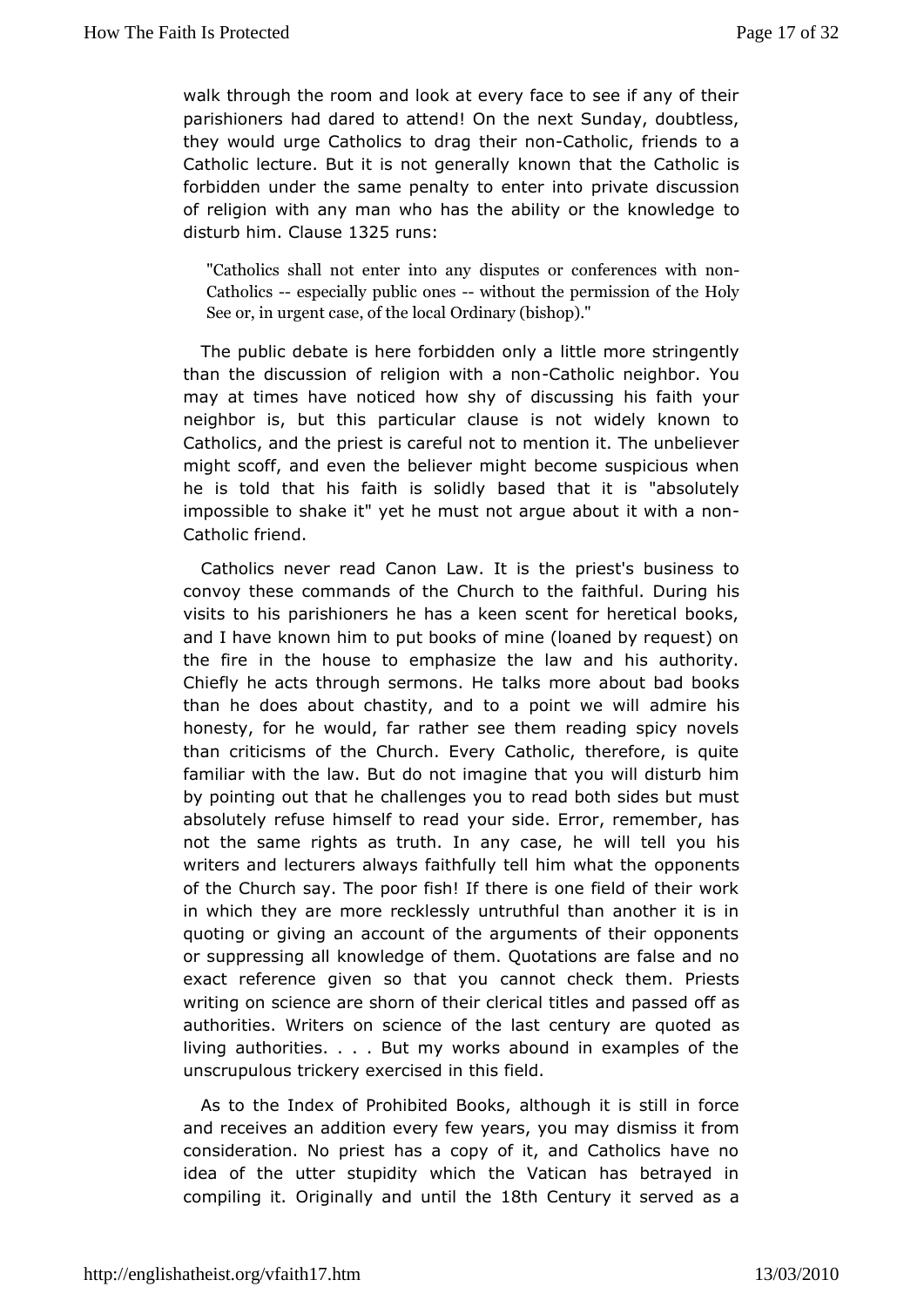quide to Inquisitox amining the library of a suspect. For the last century and a half ofittices this urch have poured out in such floods even in Latin countriensposhsablet tiss compile a catalogue; and there would not be much beofold literature outside it. The Church relies on the general prohibition o Canon Laawnd the libeling of critCloashonNicon writers who praise the "discipt higher organization" of the Church are as culpable as those who a few pyreaassedath be discipline and organization of the Fascist or the Nazindarty if Chey recognize it even now when they see the Black Internation: alliance with the powers of evil.

## **ChapterIII**

## DRAWING THE DRAGON'S TEETH

From figures which I have ive arrive to are compelled to conclude that if the Roman Church in Amabiocat has only 15,000,000 genuine members there must be at least a further 10,000,000 whowere baptized in the Church and have abandoned it. How did they come to stole misopul about a ils the Church puts round them and venture beyond -the pooling hays between them and its critics. From observation and inquishoulday that the great majority of these seceders never re anything againsCthuhrech. Living psychology is a matter of great lucidity and infinite vabruatiyonus, can fairly divide this mass of seceders into two classes: a the inn koinig y and reading folk and a majority of folk who think llest and read

The apologetic plea that these millions-foofiktheeremajority therefore men and women who just "resented the restraints w the good Chupructh upon their passions" and are pretending to have lost faith in idhisdissch that you may find it difficult to believe that it is urged. Veumblears eof Catholics have friends, neighbors, or relatives who Chave hight dthe aow how false this theory of their secession is: ideaides that the that churghers do not drink or misbehave as much as seceder will tickdeny Catholics. "In my parish," said a Glasgow priest me when I was ichthech, "young folk do not marry until they have proof that they widhild a eand you fo, 000,000 American seceders must be heroicm bruch a than the Irish or are more amorous than the Latin Amerie a his h "Since a force was encamped in this district," a British correspondent me afew weeks ago, "all the girls are pregnant." I will give figure and authorities later book.

The simplest and most plausible explanatiform of secession the Roman Church is the utter absurdity, arbitrariness, inhumanity its f characteristic doctrines as I have described the You need no male *v*oilte intor dienvsipired book to help you to see this. As a matter ohearietshte secessions, I have shown,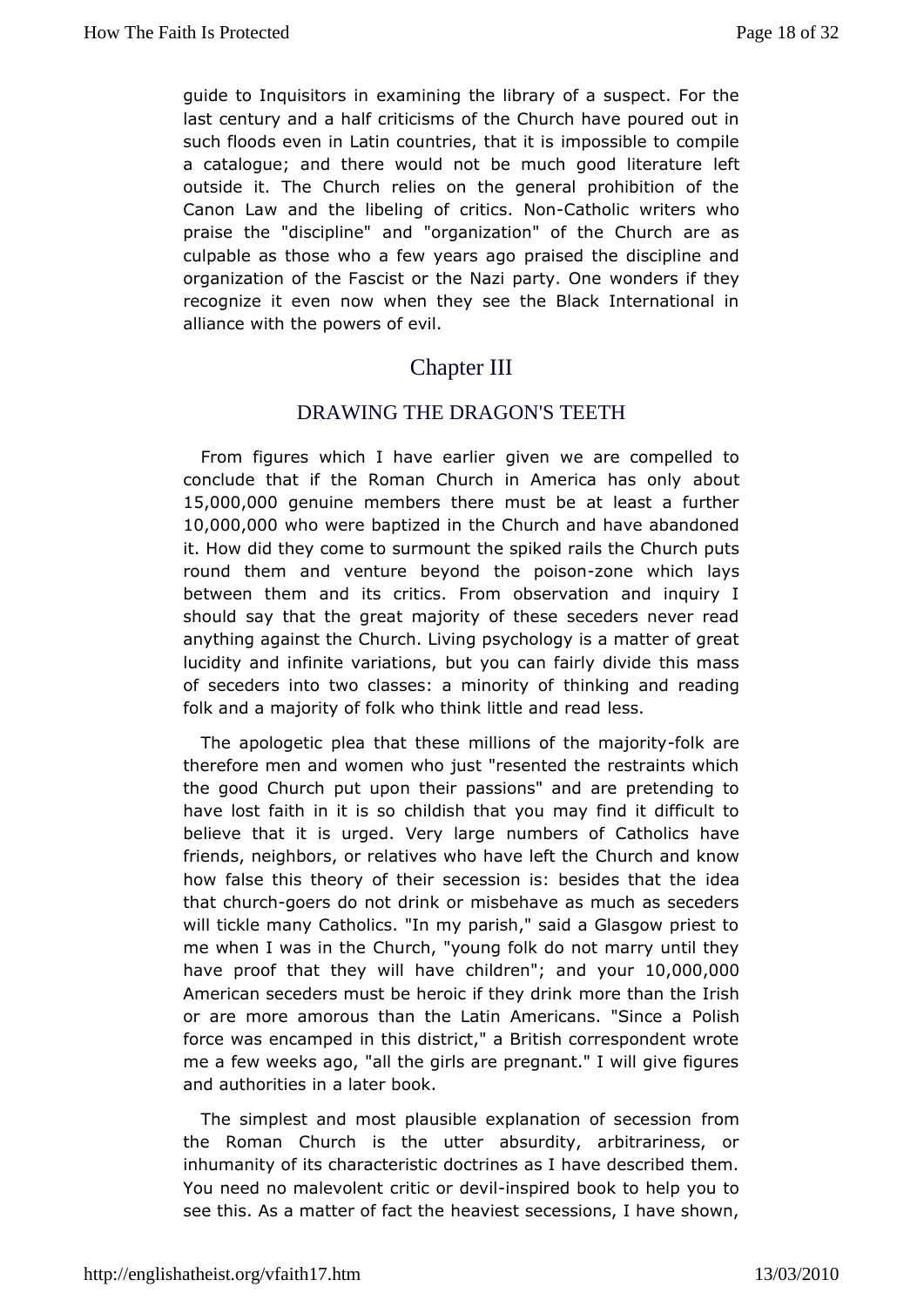are of boys of fourteen to sexteen the corr, and the moralist who suggests that they want to "give  $\alpha$  as in othos "this iras" absurd as the man who supposes that to any extent they r books criticizing the Church. They came as spontaneously, or a littlessistance from comrades in the workshop, to see that w they have been taughtazy" as the artist who knows only the rich church near his home shinks ests beautiful. This is, in fact, often the development in the eccleus cear toefdwæellwell as uneducated seceders. Reading critics othe beo Gyhuhradh or nothing whatever to do with my own secession, and I have many other men of intellectual life who rejected Romanis because, without out suit is they sat down to a critical Study of their beliefs.

"It Pays  $A$  overtise" businessmen say, in the language of a certain comedy. Not alwa@burdheof Rome in America spends hundreds of millions of dollars and his and its goods to the general apublits crop 00000 converts ear is hardly wo $f$ th,000 year to litis advertising obviously unsoungloods, and folk stream out of it because they see th Doubt usually preined wiss. When a man begins to suspect that the iron hand of the Chde which is a devia its own interest, when he looks fantastic or repulsivesdoateilyesn the face, he crosses the spiked fence and-ztohneepaonisdombelyses are opened to the great deception that has been practiced on him firstep is largely a matter of temperament.

That is, I think, in motshtecpasses the of the seceder, and the clerical defineencsheanism I hobeveecribed is useless against it. But even the first faint doubt beevien sypianed thoy some news in the press or some remark in convesigation by the the growing general indifference to religion, by reflection o obvious fact that so few men of any intellectual distinction join the hurch, and so on. The doubt that arises justifies a ma looking outsideChubech for help in checking its doctrines, and he soon learns how unscCaphuddics writers are in pretending to state the arguments conftit these.ir

For instance, I noticed in an earlier book a volume in whic very popular and allegedly learned apologist Fulton Sh complains thatholicism is actually "intellectually impoverishe by the lack of "asgood intellectual opposition" today. In the same work he has a chaptew colutibe of man, and he tells his Catholic readers that only "two bfoo ensifts" unhdavionat have a bearing on it. The Catholic reader is free to go to Natural History Museum to see the "two fossils" or to take book oprehistoric man, and he finds that at the time when She made this idisothic cent (betraying an incredible ignorance of the subject) the prememins already discovered would, if decently interred, fill a memethery. The Catholic, however orthodox, no longer wonders that mansclare trion notice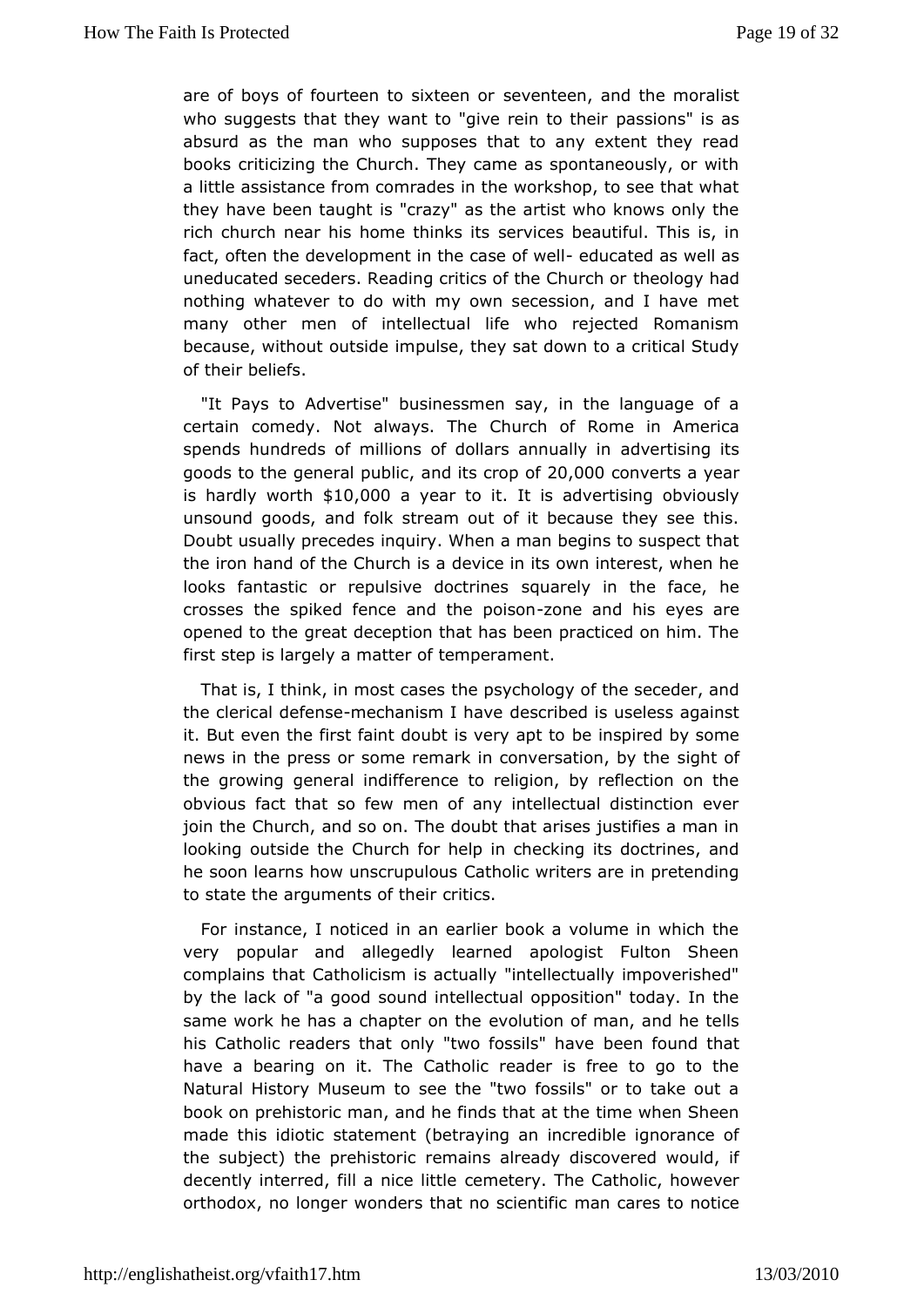his apologists, and he goes from science indushit stactry and the deception is even greater. He realizes that the idea that world"-- which means everything and everybody outside Catholicis-mis swicious and depraved that it has to be coupled with the flesh and the adecovelrigal trick, and that the malice and untruth are in the  $t$ **G** be  $u$ fr.ch

To combat this danger the  $Ch+G$  ahhonion corountries like A merica relies on the third part on heids a cheisem, such e first being, as said, the Catholic school, the second the stern prohibition of any accretsis ison of the Church. Isolation of the activeninded Catholic is nopolonarichely though the majority of th $\vec{\sigma}$ ,000.00 $\vec{\omega}$ r so adult members of then CAhmuercihoa may be trusted to isolate the messelves ple living in the street in which I write I should saivfthhaeveneread anything aonmdefifth never look at anything above the level of the pictupræper or a weearktimental novel. American Catholics with their very large propomtmoigrants and the poorer workers come under an even less flattButthenelases. millions of ordinary citizens amongst them who read the d paper through, use the free or subscription library and mix withneighbors of all religions or none. It is from this body the secessions cur, and it has been found futile to hope to counter all the newsimmpdessions they pick up by sophistry and untruth in the Catholic weekByackhkenternational must neutralize the poison in the sources informeation and their impressions. This work began with the plausibilie pllie as, conf good neighborly feeling, that nothing must be said or done that "offensive to Catholics," and this was so easily accomplishe the Blackternational went on to ensure to a remarkable exter that the sourcesman's ideas and impresmews papers, radios, books, librariess poeceld higged, e-tschould be used to flatter the Church and lie about nid sit the fact of the nents.

These two series of booklets contain so many hundre illustrations of this that I might be content to leave the m there, bunfortunately few people realize to what an appalling extent this-tenth of the nation, with its prodigious wealth and its powerful organization, **bave** ibteen to poison the wells of public instruction. Until Japan maatdæcktsoncr&anfintogrica it was common to hear rather disdainful exprexses yions about the in which France and Britain had been led by the nose to the of the pwinich the Nazis and Fascists had dug. In Australia and Canada as well as Atmeerood formula that the British are an old and effete nation, destinted tho qlhospeosition they had won in history, was revived and generahley appstatseyd. of France did not open the eyes of critics to  $\mathfrak h$  tow truth, for even  $\mathfrak e$ the press will not tell how the Church had worked for that bet Thesituation is now much the same in America and Britain, yet neither countty eirse even a broad recognition it of the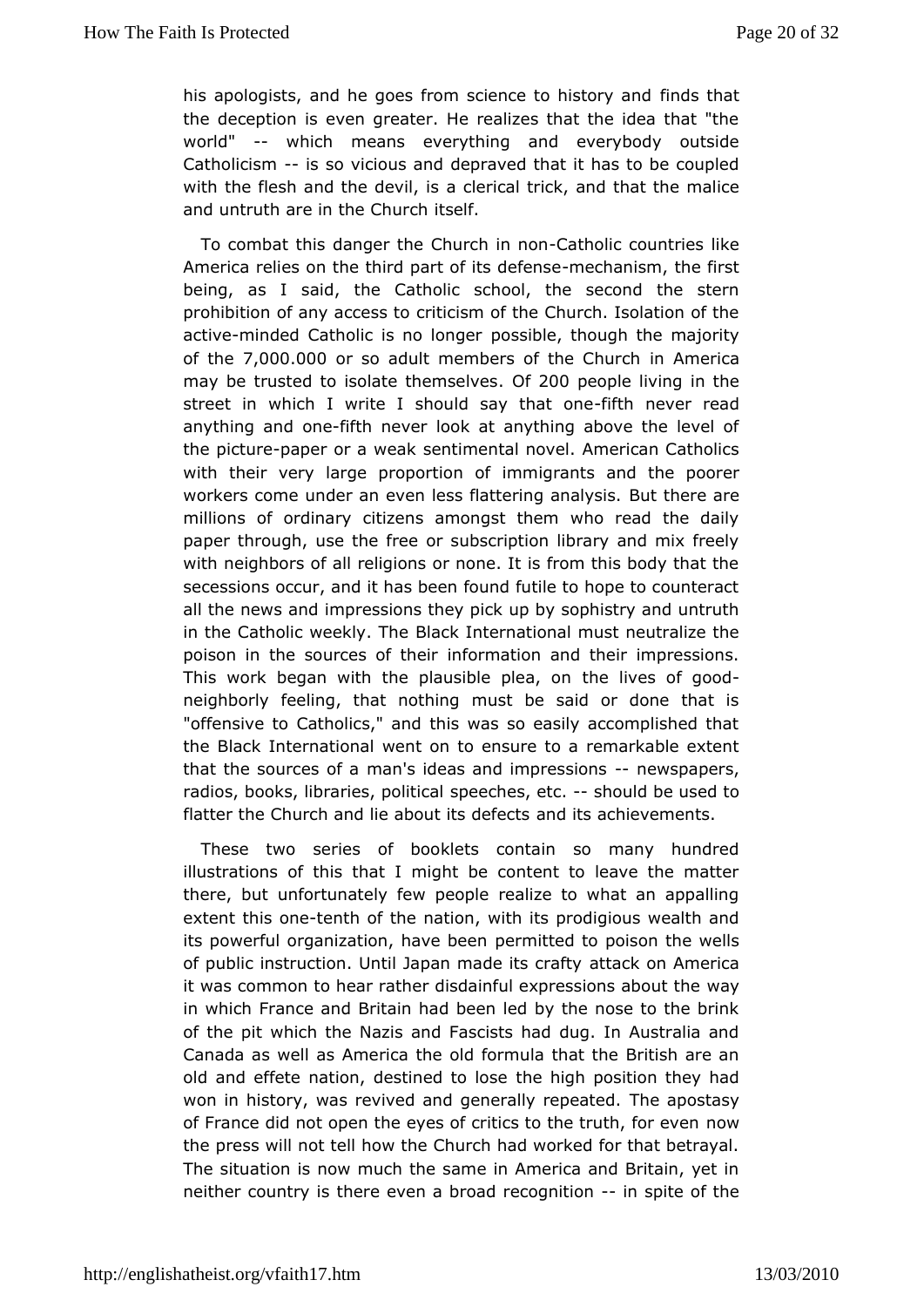stubborn isolationi Genthooflics to the last moment and the present disgraceful conduct of ithe Q C ebec fof the monstrous part that the Black Internationath  $\bullet$  afsacptlayed or that both countries were kept slumbering by a press that  $gr_i$ betrayed them under the equal influence of Catholicism capitalism.

Atthe moment, for instance, there is some fuss because in very middle offouth onslaught Japan is announced to have exchanged ambassadors Wathcame I take there is not time for American news on this pomme-to head a gbur apologists smooth out the anger as they do **bape** Cne British (Glasgow Herald), a fairly independent and honest daily, ven to express its editorial indignation, and this was at on counteracted by a long from a Catholic (a Benedictine abbot, I believe) of the most unantruthmifsulleading character. The gist of it was that the Vatican had of toghy einar sain permission from the Japanese to supervise the spirotfualtsinterests subjects in Japan, and no one would expect it to withdraw from purelyreligious a request, especially as the Church "nev interfered in polwthen, the Japs offered it in the present year. This is the usual construed viiving low the poor memory of the public and the reluctance of editfoancal stow hechal Catholics would resent.

My readers know the  $\theta$  and  $\theta$  and  $\theta$  and  $\theta$  and  $\theta$  and  $\theta$  and  $\theta$  and  $\theta$  and  $\theta$  and  $\theta$  and  $\theta$  and  $\theta$  and  $\theta$  and  $\theta$  and  $\theta$  and  $\theta$  and  $\theta$  and  $\theta$  and  $\theta$  and  $\theta$  and  $\theta$  and  $\theta$  and  $\theta$ Knowledge  $a \in \mathbb{R}$  is ally warned them of the crimular aims Japan and the close cooperation of the Vati@anlwith it since saidand I gave the evidence in an earlier book of this series, the plan etxchange ambassadors was agree 235 pas in the Pope's own pap@s, seheatore, joyously announced. In the British press this develocpomdeiratl ortelations with the Vatican, in order to get Catholic influepress on all thoever the world, was smothered in the usual way, but Amerheaves ought to known what to exime Otctob(en4) 1937 the Associated Press had a cablem its Rome correspondent generally reproduced i the papers. The information mome "a reliable Vatican source" and was to the effect that "the has blyin Sterected its hierarchy and missions in the Far East to compesate with action in China," and the memorandum it had sent was calcu to"give the Japanese military authorities the clear impression on the parthoef Catholic Church there is no obstacle to comple collaboration." The mwasag&eldes says, denied by the Vatican and by the Pope's repreWearsthainigneoust The A.P. replied that its agent had got the message confirmed at Vatican Press Bureau before he issued known The well journalist, Pesgtbetne,d in a syndicated article (which is before m now) that from hisknowwhedge of the Vatican Press Bureau, which he described as corruptd on ubth and the truth of the report and that "the editors of the CathiolicouPrating saime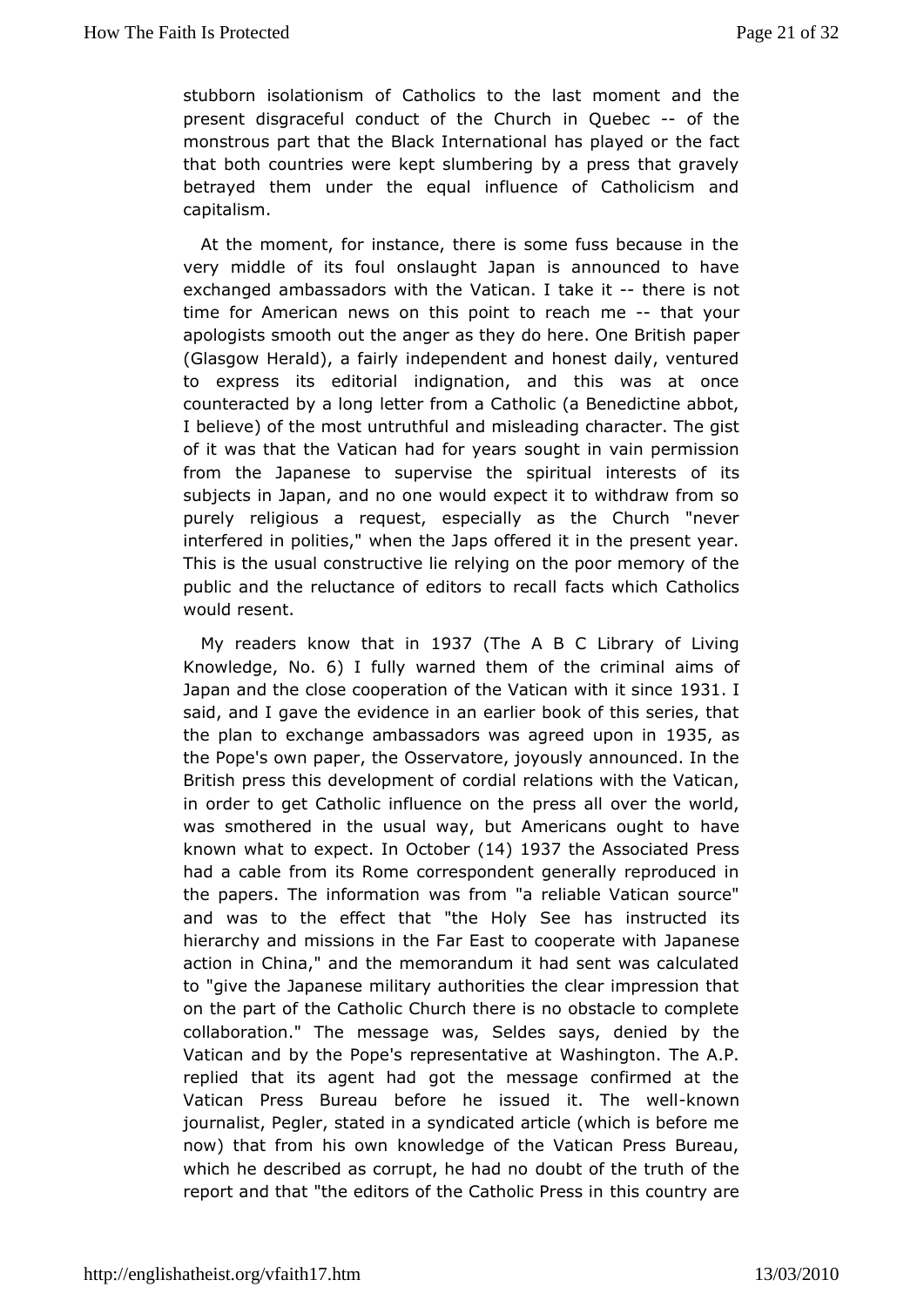not ignorant of the situation." Yet the Cathid live it thress denied the usual show of anger and injured innocence, and the w weight  $b$  the Church's influence was used to dupe the public.  $A$ meantime, as I showe d, atican continuous dultivate the most cordial relations with dapen Manteluoka, its special agent for hoodwinking America, a gold meediate dwheen he Pope in 941 The plea that Japan has for the first time acceded the Pope's long pressure for diplomatic relations and that purpose is pueredy esiastical is brazen but Catholics get away with it. They contpoesse

This was not the first or weightiest proof of the way in whic Black International in America had began to poison the well 1936 Franco had ised the flag of revolt in Spain. The spontaneous reaction of Americsaupwent ttche Spanish government, in spite of the flood of libered seafs end a laready the Catholic press, as the revolt was notoriously a Fascist a to destroy a democGradodyes estimated 98 hpater cent of America was ag&irmastic o 50 percent of American Catholics were against him (as shown bSyuave) ablut \$8 percent of the Catholic prelates were strong agaings tve in emSepnatnish So the duped laity of Catholic Action Were driven into the fi their clerical-striaweer\$9y1938 hardly a paper in America did justice the Loyalists or dare speak of "Rebels.-" Every Catho Fascist lie ewn adsorsed, and the most contemptible methods were adopted to suppress the adtrand bure the triumph of injustice. When a small group of Spanish povests ocaente America the truth they were pitilessly persecutedhaPI so pure ectors of threatened if they wanted to open them to the priests,  $\varepsilon$ managerosf hotels were threatened if they gave them rooms Firms were even bullbood cantuded for sending medical supplies to the Spanish government. Roosdue by Mays Catholics to load the scales against -phreessheadddemocrats by an Embargo, and when the open and cynical intervention of Italy Germany show head it was unjust, he was dissuaded by Catholics from lifting it. A Waschifing tah is said to have declared that the one man in America who coudid get Emilbeargo lifted was Cardinal Mundelein. In the end it awsacsendtiafinculthe to truth. Publishers who accepted books which told it, newspa which reviewed them, and libraries which circulated them  $y$ threatened ponalized. It was a massive exhibition of the virtual Fascist power which the International had won in America.

Seldes gave a listgeneraharges against the Church of grave misconduct in turning (as it athweavtsoledncaensc)e which it had won in America into a bitter into alledance of other a use of violent and unscrupulous methods to prevent the p fromlearning the truth. As far as machinery is concerned th charges are that eirtcises in its own interest a most vicious pressure on the p-retsshasmade an end of the boasted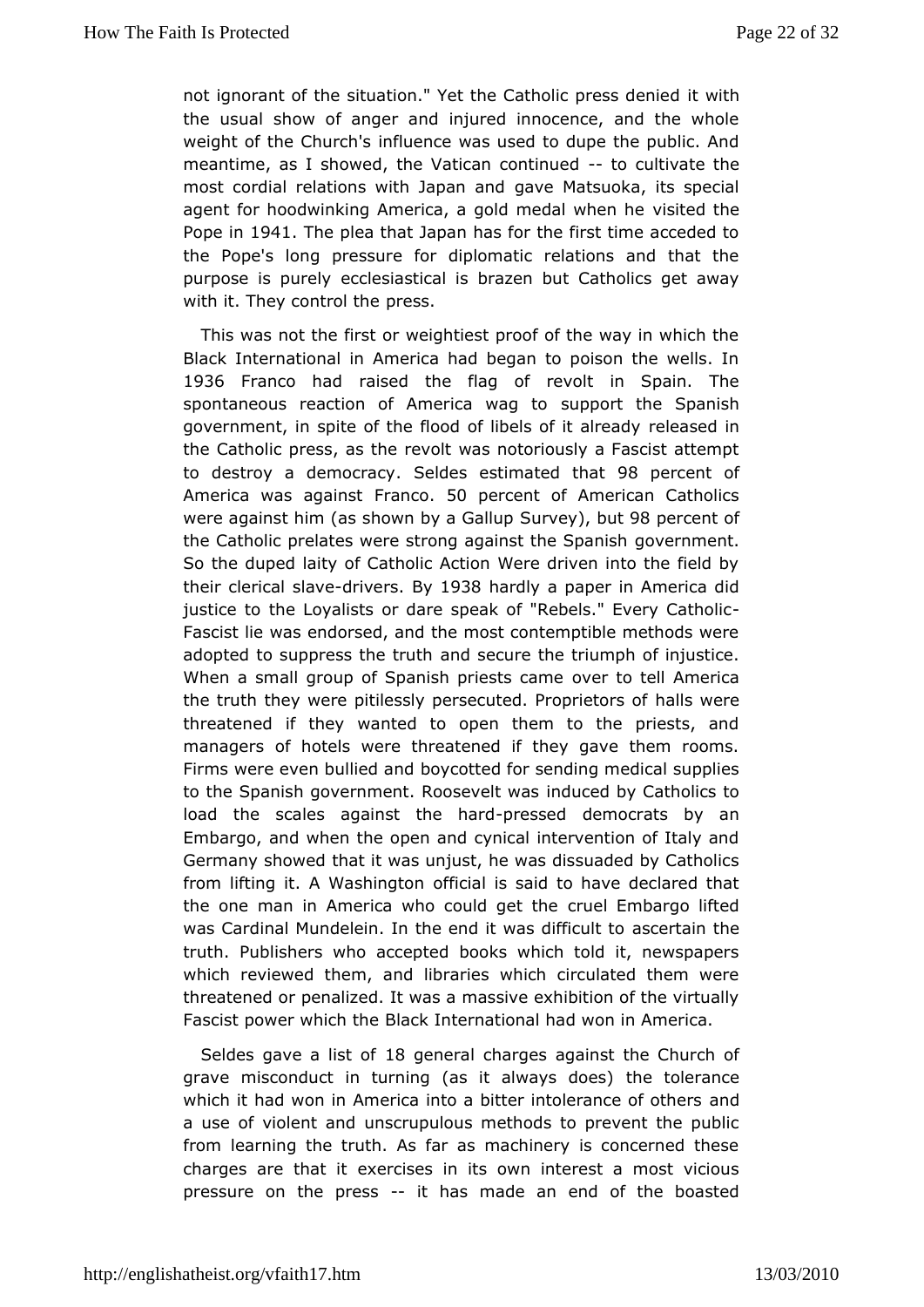freedom of the press in -America herosing ratios, public meetings, and the letting of public buileduithgosribiyess.tate Seldes should have added a scandalous interference with schooblooks used in public schools (Boston, etc.). It achieves aimgenerally by intimidation, sometimes by organizing mobs fanatical or- colauss Catholics to use violence. Generally it i enough to threaten a secessatholic readers or advertisers. Certain papers which have donelswem utch the tsotandard of American journalism are ready and eager eat pap yofime to by catering to the Catholic authorities and aftpancting Catholic papers which make some effort to make a stand for freedom independencest as there has been a lamentable growth in America of writers, espendisably o who manipulate or color the facts to get Catholic recommendation hat in and Newspapers and books used to be the most dangerous part of "world" which the Black International dreaded, so they have almost compseute cess drawn the teeth of the dragon.

Heywood Broun said years "alomerethiest not a single New York editor who does not live in togenorupp." bil tshpisent six months in New Yoll extident and wanted to get out athook on Roman Church. I had not then me-tJuHliaulsdeamadndid not know how kept the banner of freedom flying in a corner of Kansas. But akwewn NeWork publisher told me that I would not find a publisher for such a Woork in Ny of wiend G.H. Putnam had published one for me, but he comptained that he hoped I would be less critical and he did not publish anothe hadsubmitted the manuscript of his own History of the Index several priebset fore he published it. The general excuse of journalists, editors, purblessers, librarians, and bookstore owners is that they do not wae that is thirst rife. There can be few of them who do not recognizemindtshetord awnthat if there bad not been this mighty conspiracy techuring the last years to suppress all news that the Church wanted suppresse world wounlot have drifted into its present appalling condition.

The politive a apon for breaking the teeth of their opponents is similar to the economed redet both are at the bottom economic. It is astonishing to find an Ciant the dlingent peating the clerical bleat that "the Church never imptoelniteeres" is ome writers discuss the matter at length but the ans Wheen ies vesnimple. the interests of the Church are involved in any political issue only interferes but on its own principles is bound to do so, and one accuses interfering in a political struggle in which its own interests, directliyndirectly, are not involved. But when you reflect that its "interests" mean ally the moral or religious welfare of its subjects but very decocoid lesd tyo nhef power and wealthas a means of doing further good, yoofu course see how easily it is entangled in political troubles.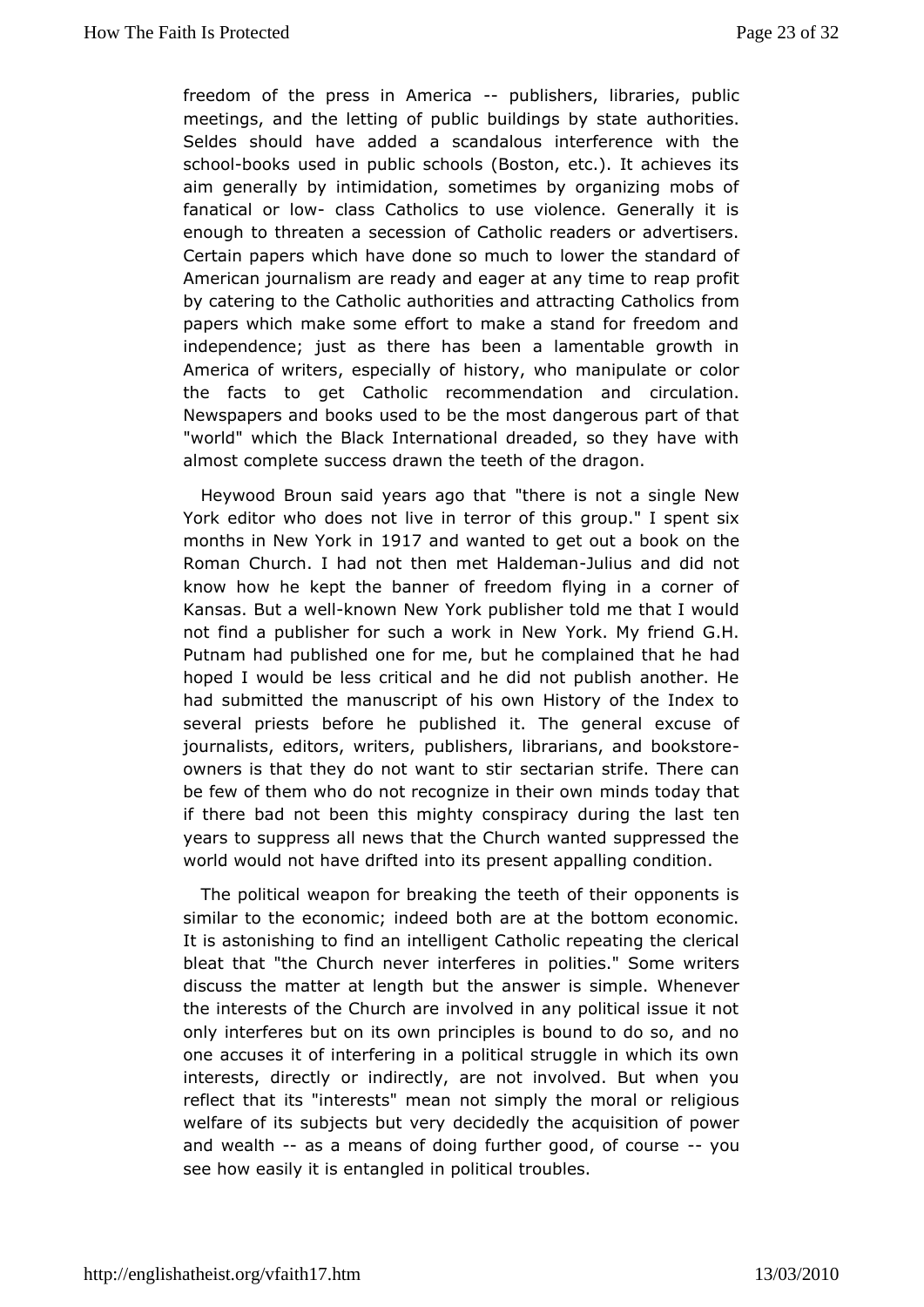Why in New ork did it take so open a part on the reactionary side in the struggle Cflowind heabor Amendment, in Washington on the question of the enlargem Supremeth Court, in various places in local labor disputes? Whow no divid with the it it so Wall Street and the annexationists durited out the church Mexico? These are American matters which I leave to writers Seldes, but whey sacred fury year after year against Russia an Communism? The persecutelonion was a false and hollow excuse. The outstanding reasons wethet oen porromients wealth which the Church has in many countries and to win interest and favors of capitalists like Ford.

I have dealt in an becaus kiewith the remaining aspect of the Roman Church's justification cenosiorist sip, intolerance, bullying, bribery, and corruption of pthe beling rignants uncertion: its plea that in getting a large control of the movies and circulation of books and plays it serves a most important na purpostey scotching immoral tendencies. It is far more anxious suppressprae Spanish (democratic) film like "Blockade" or a pro Russian film than ot out caurt occasion-adolksee or to turn the clerical microscope upon thestripolluolfoid bathroom or bedroom scene. American law has in this rleisn plesc to fixed the freedom as narrowly as any other and more narrowly than the ofmost Catholic countries, and the American public are gene content with pthe eignterpretation of the law. They want no dog -collared amateurs to the assistine Black International seeks this power partly because it presistence its the country and partly to complete its control of the onling belong the partly to complete its control of the public. To an outsider it seems amazing how Americans, wh spite of police and parsons show in their novels, plays and that they taakse sensible a view of sex as any in the world, tolerate this hypomeredictal and a minority which merely seeks to advertise and augment piosweorwnit reminds me of a certain British author who kwawnw fedt wristings on and zeal against the White Slave Traffic. A friensdamubo lived in the block of apartments ry expensive apartments in Londom, assured me that it was not uncommon to see the mar going, half or more thobrounkhalfto his rooms at night with a "white slave" on each arm.

For som eaders, in fine, who may have happened to meet  $\varepsilon$ few priests and whe luacteant to accept what they feel to be a very serious indictment cloefriche body, let me add a few words. This attitude is usually vlehyavielongedamlen who adopted it on the strength of a social meetproges with a single or bishop. Not only has this no relation to the question of methodsof the clerical body, not only are priests in suc circumstances on ay nxicocus to impress-Caa trhoonlic as very tolerant and bmoaded, badientific research has exploded the fallacy that you can rea''d haama and s" in that fashion. I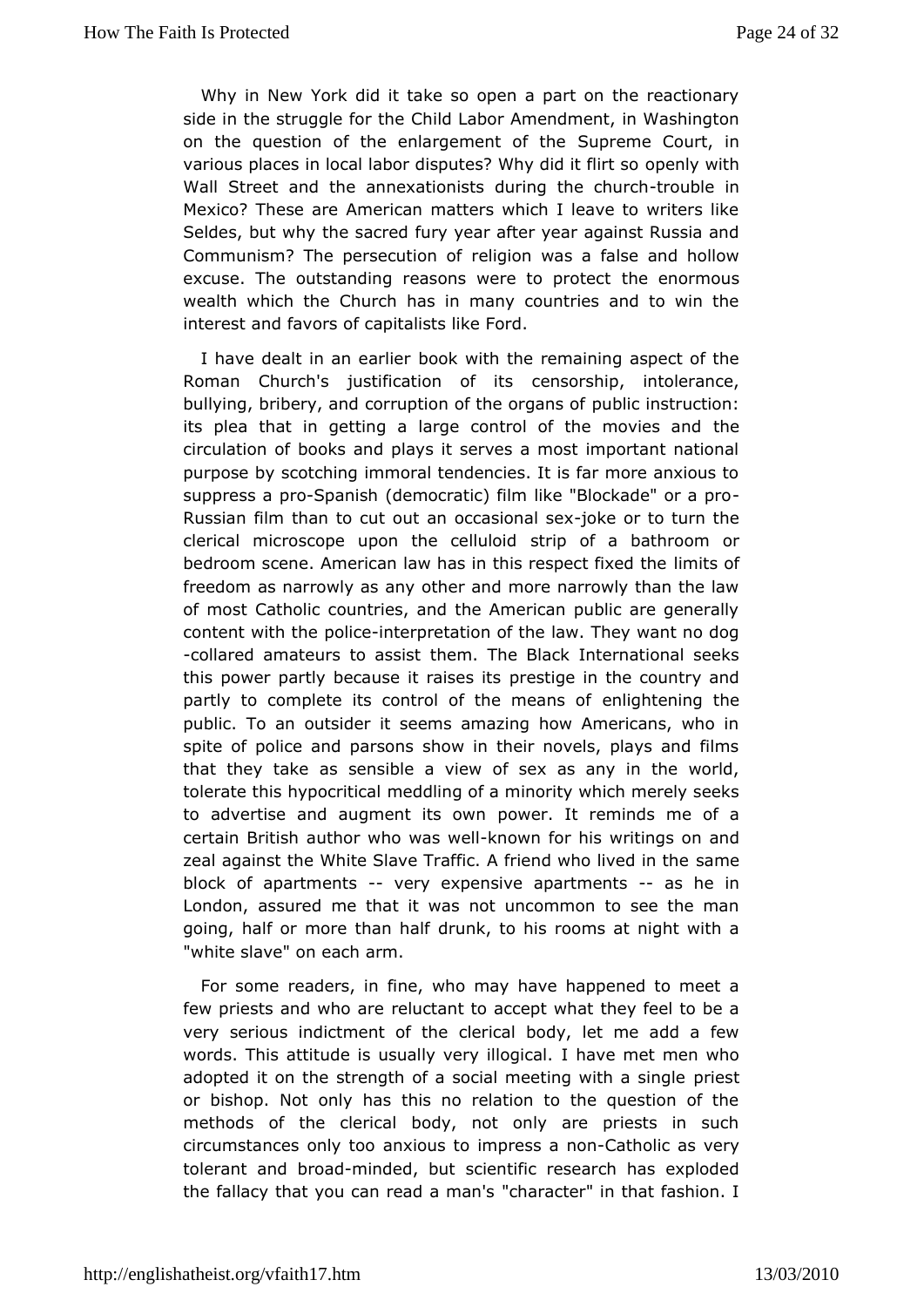am from a very long and wide experiencedes of od a character as,  $a \cdot b$  I was cheated  $a \cdot b \cdot 0$  of  $0 \cdot 0$  of  $y$  life savings, aby a dy I had known welly efaorrs and considered of exceptionally chhian that cter.

My indictment of the clergy, however, is not so much an et charge as a claim that their professional zeal forces them practices whaceh gravely prejudicial to the interests of the community. I will mas brederstood. Priests are, as a body, far from Being men of high charactear.e not chosen for character and do not take up the career the machulves from which the laity imagine. The skepticism which the majority of develop in one degree or other and the -creations and sex they enjoy sprite of vows engender a hypocrisy which poisons character. But the quecshtan  $\mathfrak{a}$  of is not so much involved in the charges I make here. Chiefly themaccousea comprehensive conspiracy to get the truth suppressed in organs public instruction, and when this is the suppression truth which would iheurch they regard it as a virtue. Even on the positive side, when the yopwester their own words against them, "a Mississippi of lies, meynobue have to their ethical theory of mental reservation." The strict meani thiss that you may, if the person you are addressing has "no to the truth and no one has a right to the kind of truth that hurts the Churculse word bat he takes to mean something which you say in your own mind that myeoaun.dolt nisst commonly interpreted as a license to lie in the interest of Church or the clergy. My own professor of theology, a prie greatistinction in the clerical body at London, lied so easily unblushingly heninterest of the Church that he clearly came to regard the line betweemdruthtruth as of little importance. Another British apologist, gemeanalbyf stricter character, explains in a little volume of aadpoisselets that there are two uses of facts. One is the logical way sit mopuly set othem state them correctly and let your hearer-appodatise them other is the rhetorical use; by which he plainly means that the facts prectly stated tell against the Church or contradict writers you must moaukre statement of them innocuous or favorable to the Church.

## Chapter IV

### SUGAR PLUMS FOR THE LOYAL

But we wastene in any attempt to analyze the mind or the conscience of churchmen.ahteimopbyrtant fact is that they have secured such power over the udorliganis nafuction, even in countries where they are a small mimsority, that i increasingly difficult to convey to the general public facts th oughto know. I have no abstract or Platonist veneration for Tr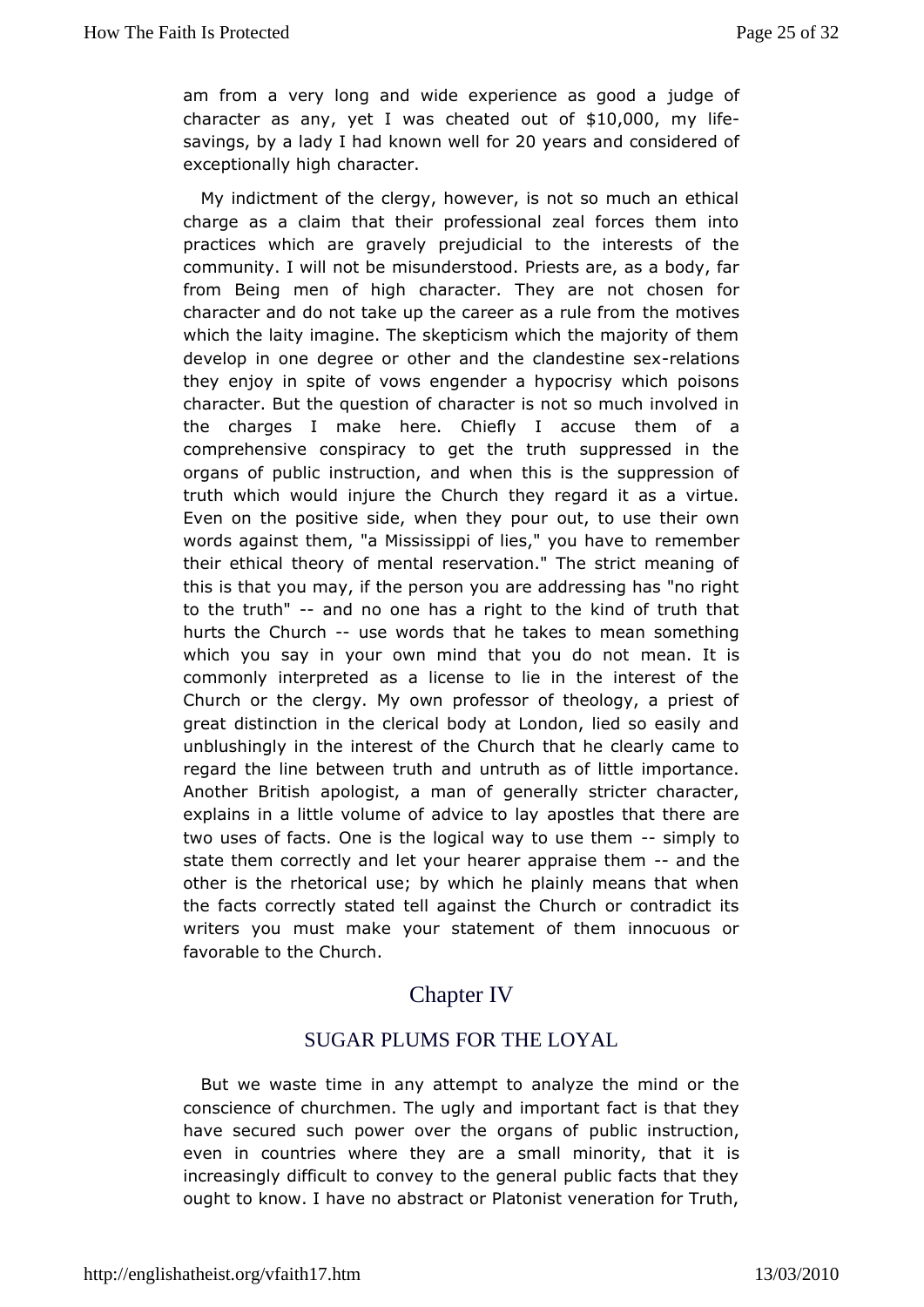with a capiteal letter-you will probably find this quoted as a confession that I haveppot for truthor, on the other hand, am I a Pragmatis thin the bombical sense. In all my work I aim to convey truth in the foormitical flanchest is to say. intellectuals overtained and verifies the but facts of social significance or practical importancopen Telmat astituede of thoughtful Americans, and they now find that awhereas fifty of steady education and mental emancipation had opened u promise of raumphant spread of it, the Black International, in vile cooperation the corrupt interests, threatens to destroy all the liberty that had b $\overline{e}$  beins wso deed its work is of vital important in relation to the the mess econft tsheeries of books: the question how it could keep the all seconder the out Americans and the superficial respect of the majority of the while during years it conspired with greedy plotters aga America and ulization. And when these folk at the same time shout the smelves red in fabole with warnings against the diabolical machinations of Communists, no wols Meviks Churchill says, "our noble Russian friends"), Atheists, Freem and even Jews, the situation is nauseating.

How it is to be remedineat Iknow. The press can help no longer, radio is in the hands of publection armsy, find the arrangement can be used to their own pimofrie, n sand the body of university professor's sit silent or, in a few cases, j sycophants. It may be that our victory in the war will be foll by a stroant-iclerical reaction. Do not build on it. The Churc will strain every to ekeep the grim truth about its connection with the war concealed, neoned at fisst principle of politicians of every shade that "we must not thant agto hoi bic Church." What sort of ssttatuscture they hope to build oothenthat foundation, and how leaders of advanced parties can follow ignoblpolicy when wherever Fascism has triumphed (outsid Germany) the priest stetained their comrades shot by the thousands, I do not know. I do movnbeitfiend that at is left open to me.

But we have not yet completes of ripution of the way in which the Black International protects the beam beliefig in bunch of ancient superstitions and medieval priestcraft wh described in the last book. Let us understand at once that the ofprotection is not so great as one would be inclined to ex after reading a can bunt of the childish doctrines and tyrannical rules. Here we may **constence**s to such countries as America and Britain, for the long accomund two thing hilfe in a Catholic city dispenses me from any need top explain imagy to the faith, in such conditions. The illiterate croasistian me on the the Irishman who said, "Faith, if the Church said it was Jona swallowed the whale it wouldn't troubletome" my professor of the cofit tegny repeated, hilariously-, annd ot has s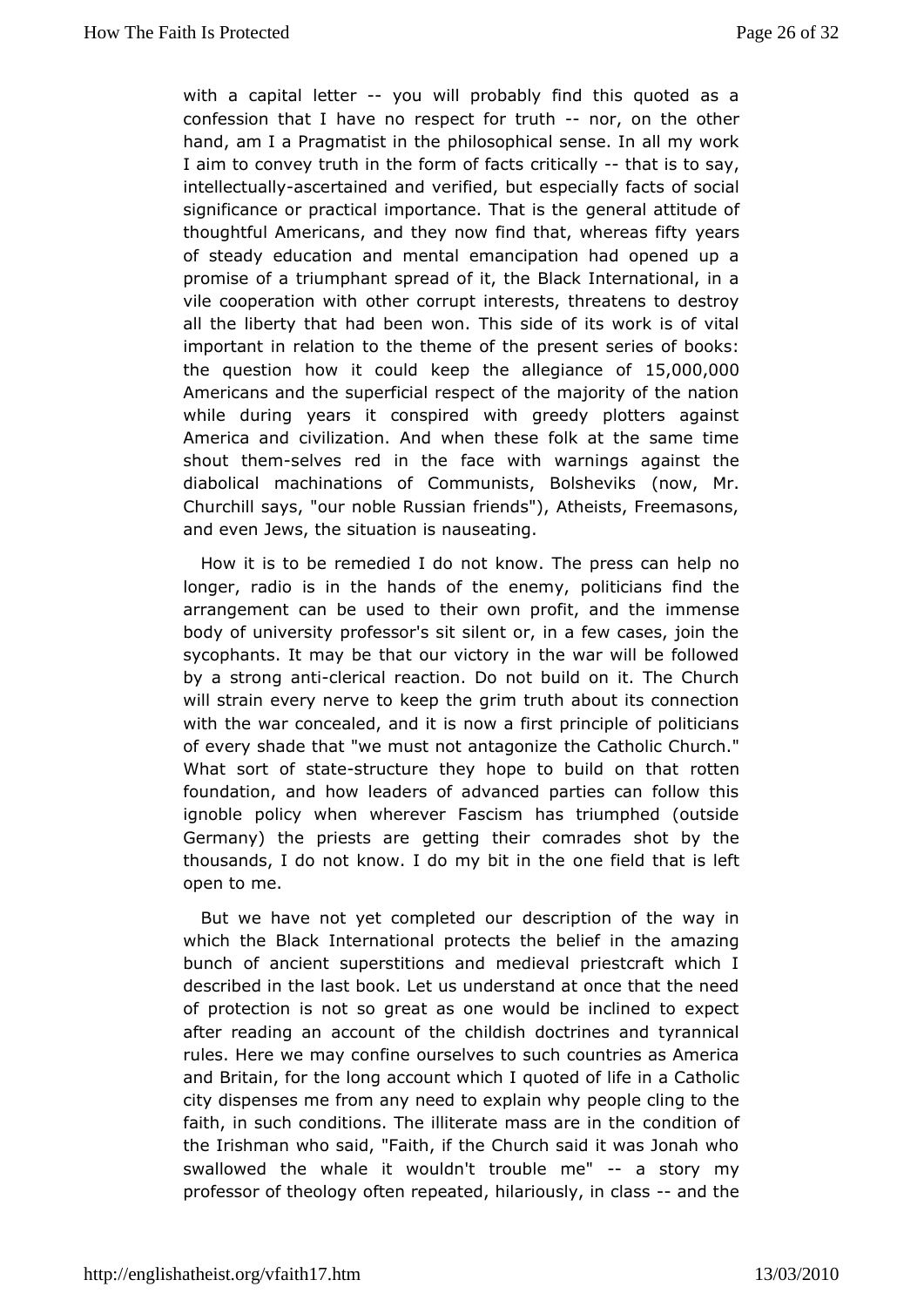small comfortable minopriot veated in their privileged position by the priests.

One has firsapporeciate the social and psychological value of the parish. All Churchebehad wantage of providing this satisfaction of one of the fuim stain ental but the Catholic clergy contrive to give a special fow  $\mathbf{te}$ , flindim  $\mathbf{q}$  mother social contacts to replace it or preferrilnig teision gition to weekly to the mummery of the service and bleat of the serm ceasets attend church is more sourly ostracized in a Catholic in any other sorptarish. He is a "bad Catholic," which is as odious a label as the pfraest and him. His wife is kept very sensitive of the gravity and dhiissgread onediotion, and many links of old friendship may have to be bhawenta Rew who an active part in what is called "the life of the oparish" would face the soured atmosphere of their neighborhood if they left Church. hus for most of them the clerical warning to avoid boo and lectures that straty a doubt is hardly necessary. The comfort, if not profit, of a hwitch endatheosic neighbors, the weekly meeting at the-doorburchine somigatings and entertainments in the haldrish the school, the feeling of membership of a large family and the interest in its life fortunes, awerth far more than the cold and penalized Satisfaction of knowirudhthe

For these folk who make up the greater part of the Cath body, eligion is, as I said, not so much a matter of conviction settle practices. They want no rupture or dislocation of the routine. They arde priim allanguage, the "practicing" Catholics, and the way in which theontarested with the "non  $practicing$ " the conscientious and thoug which have the conscientious and though which have the  $m$ dropped outs virtue is contrasted with wicheg.is

Every reader who belongs or has at any time belonged to religious congregation or parish knows how much this has t with memberschipa church. To those who have not experienced it we need only recfaulrlicture zeal of the clergy to prevent the provision of alternatives on nS B midtays.no theater may be opened on Sundays, and concerts are pnovsipale abnly conditions. Until a year ago no cinema was open. When, u pressurcef public opinion, a law was passed leaving it to lo option whether cthemas should be opened on Sunday, the harsh condition was attached robaitetbes must hand over the best part of the profit to charity, dissit dicities the most clergy organized their congregations in a spirited, and gene successful, fight to prevent the opening. They did not trust a part otheir own people to go to church if they had an alternat although sermanse been ruthlessly cut, brighter music provided, and a Catholdomperibetd to attend mor esthan a  $-$ minute service on the mSoundag.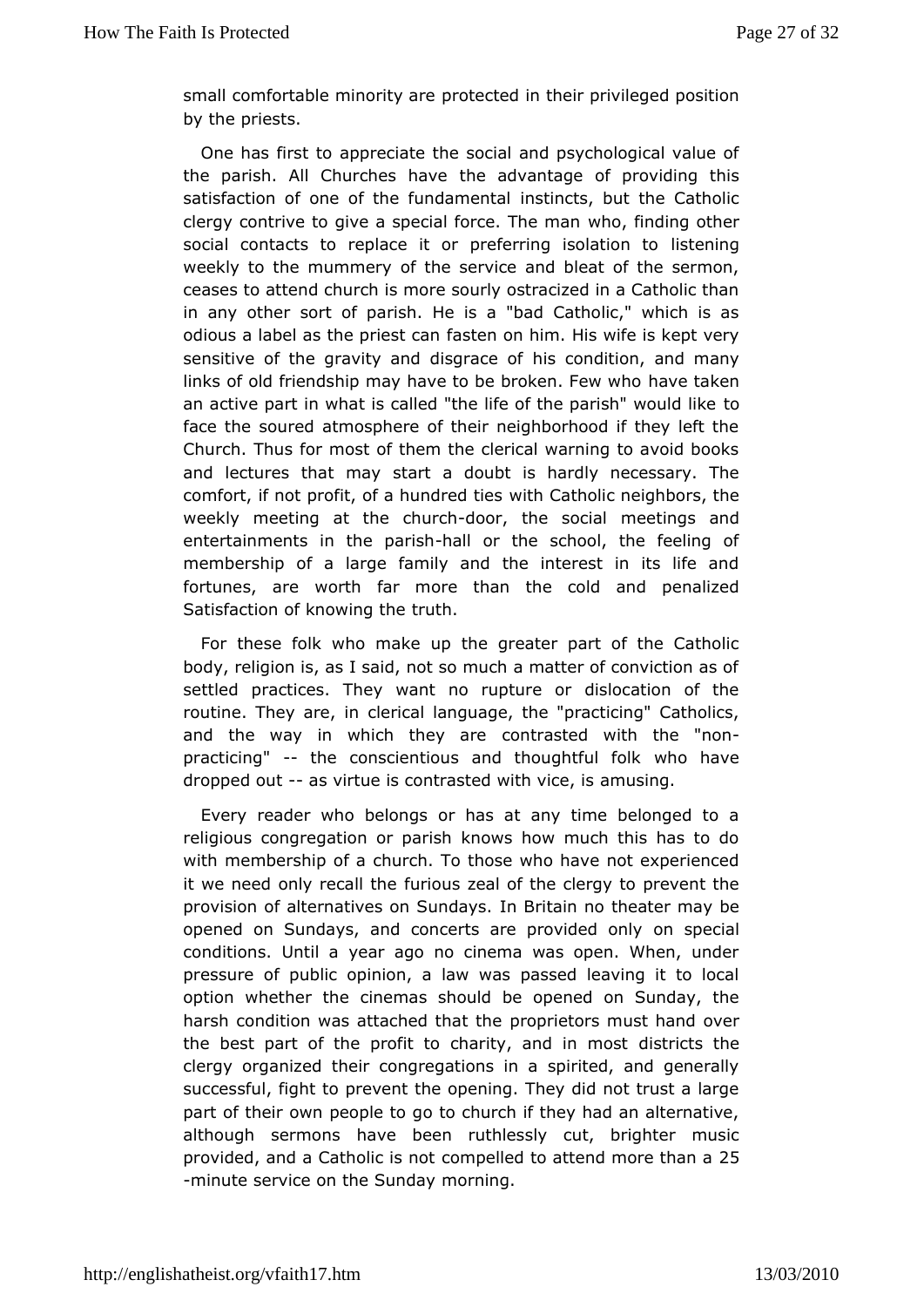For large numbers there are additional advantages. The Cat stor eeper, medical man, journalist, teacher, employee of Catholic emploeyteer, dare not miss attendance. Women and girls, it is notorious, food oint the et v of the week to show off some new apparel or see what others weasider that their matrimonial prospects are far brighteattiaf chheedy remain to one of these-redigioous bodies. An author has left it on record hat he found the meeting in church a unique opportunity admire the roundedmeinine curves. . . . It is, in short, a very large error to suppos $\epsilon$  at that lias group or parish is a body of men and women bound together simpony motory baelief in such doctrines as I described. Mainly it is a body of men women whom the accidents of life and education put on a com path and the pleasantness of quitting it seems to them not worth the cold rewardinot fellon actual satisfaction. It is the obvious absurdity of doctrines thraan  $\phi$  or to face that unpleasantness. When the religious statie kia bae closely it will be seen that the Church which alone talks about conqu America has in the last forty years lost more than its rivals.

A specidevice of the Catholic clergy to restrict this large leakage as far as pissible iganization of the laity in special societies, quilds, fratseormoitiese, etc., so as to keep them closer under clerical vigidantreoland have earlier explained how it is by means of these societies that urthere the obligation to confess once a year into amomofole is gation to every month. Best known and most powerful of all in Americ the Knights of Columbus, more than half a million strong, wh renders moismtportant services to the clergy and finds very substantial sums of mohem fand the Pope. The society was founded 1882 mainly as fraternal bnefit society" or Catholic insurance company, and it still dopersofatbologieaboldsiness in insurance. With the usual grotesque fachseeraid teeer of the of the European knights of the Middle Ages Catholic men enrolled what professed to be a chivalrous and romantic body modern knights efranthe service of the Church and of each other. They became a vast acsis caination of men something in character between the Freemasons and Shtohnek German Troops with a few features borrowed from the Gestapo.

The article hoem in the new Encyclopedia Americana is part of the advertising scheme comfatthe Church which is a feature of the work. It airily dismissue csholible ussed question of the Secret oath of the Knights by sayo agh, "blalsy nobligation of secrecy," which, when you are referring to a Cathol organization, is much like saying that a man "has no dog, o caninguadruped." The form of oath that is often attributed them seems to boergeery based upon a crude idea of Catholic aims but one would like tow haow foim the obligation of secrecy is imposed. A friend **of** is thinguished Canadian,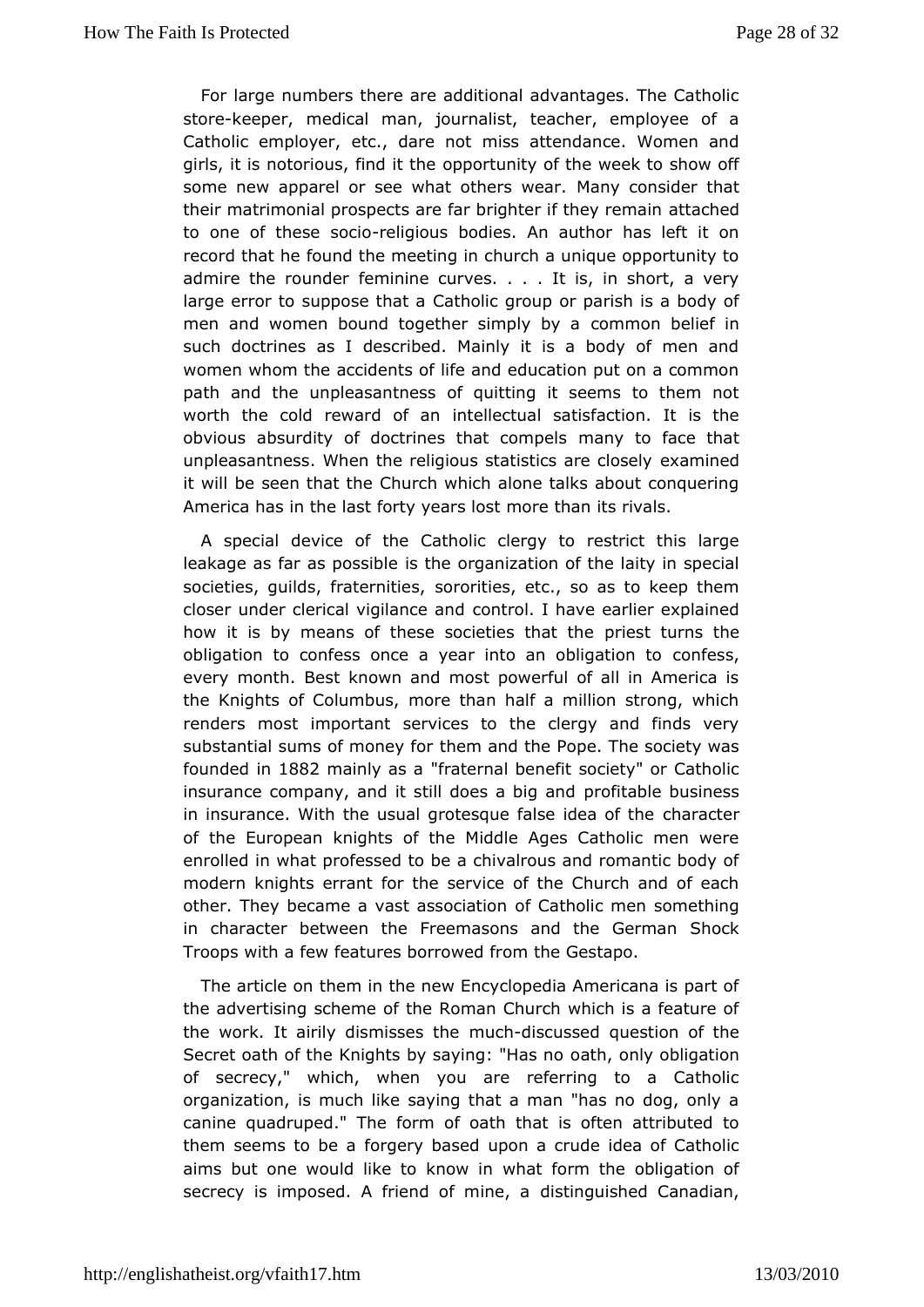learned a few years ago through an andwest interleption that the Quebec Premier Tascherean had been initiated as a Knigl it must be kept a deadly secret. Imagine the leonine roar o Catholic press president were discovered to have been secret initiated to Freema&ondrywhat would be the position of Tascherean if the question of theoman he sahilons of Canada, for which the Knights are ready to work as they wor the annexation of Mexico, ever became a live issue?

However, the paubtlich of the Knights is well known. What is of interest here is thorngathication is probably the most valuable means that the Black Interestriantion maderica for holding grown and educated men to a profession of those medieval speculation's which I described in the last book. It profitpatriotism, and piety in a harmonious regiment. To on third it says: Beeigaht and expand your blank another third: Be a Knight and baeak a for American (financial) institutions on these Reds, MexiAanarbhists, Atheists, Birthcontrollers, etc. And to the genuine itestian is a sthird a Knight in the service of Mary and the Lord. Why leave the C when it offers such golden, as well as gastroilomic, opportui Since 928they have trained the young, as "Columbian Squires for the high func **K**ong ofs. One trusts they have not to render all the services of the smoundies ad nd pages.

Seldes (The Vatican) tells us that during betheer efew years 1929the period of the stormy courtship of Mussolini and the P therewere amusing variations of the public policy of the Fasc At times when as olini was pressing and there was hope of ar agreement the Fascisstoppolied young women on the streets and painted marks on their stockining to the stomhust be lowered. When the Pope pressed and the hope of a bargain faint-well, one gathers that the legs were not daubed in put and theowwater mark was much higher. The Church similarly adopts itself, and moorreth puritanical laymen of the American Church, the men who cannot affwod lokedohe social amenities and robust services of the Kngghtzed tthas gentler society of the Holy Family. In the slitahle owafe may An important duty of theirs is to denounce wicked books, p andpictures which have escaped the censor and are calculate corrode tho eundations of American civilization. The sororities Catholic virginse apreected to cooperate in this, and the members face the duty of seeing ilw the sheerally proper as firmly as they face the intimate talk oon sees sion ahe Once I saw a remarkably long queue of women outside the c picturehouse in Chicago and learned that they were waiting see a pictwhech had so unpleasant a reputation that the polic were hourly expectsdppoess it. Chicago was just then preparing for a Eucharistic Congreeistig antriount the subservience of the civic authorities: to phape Church the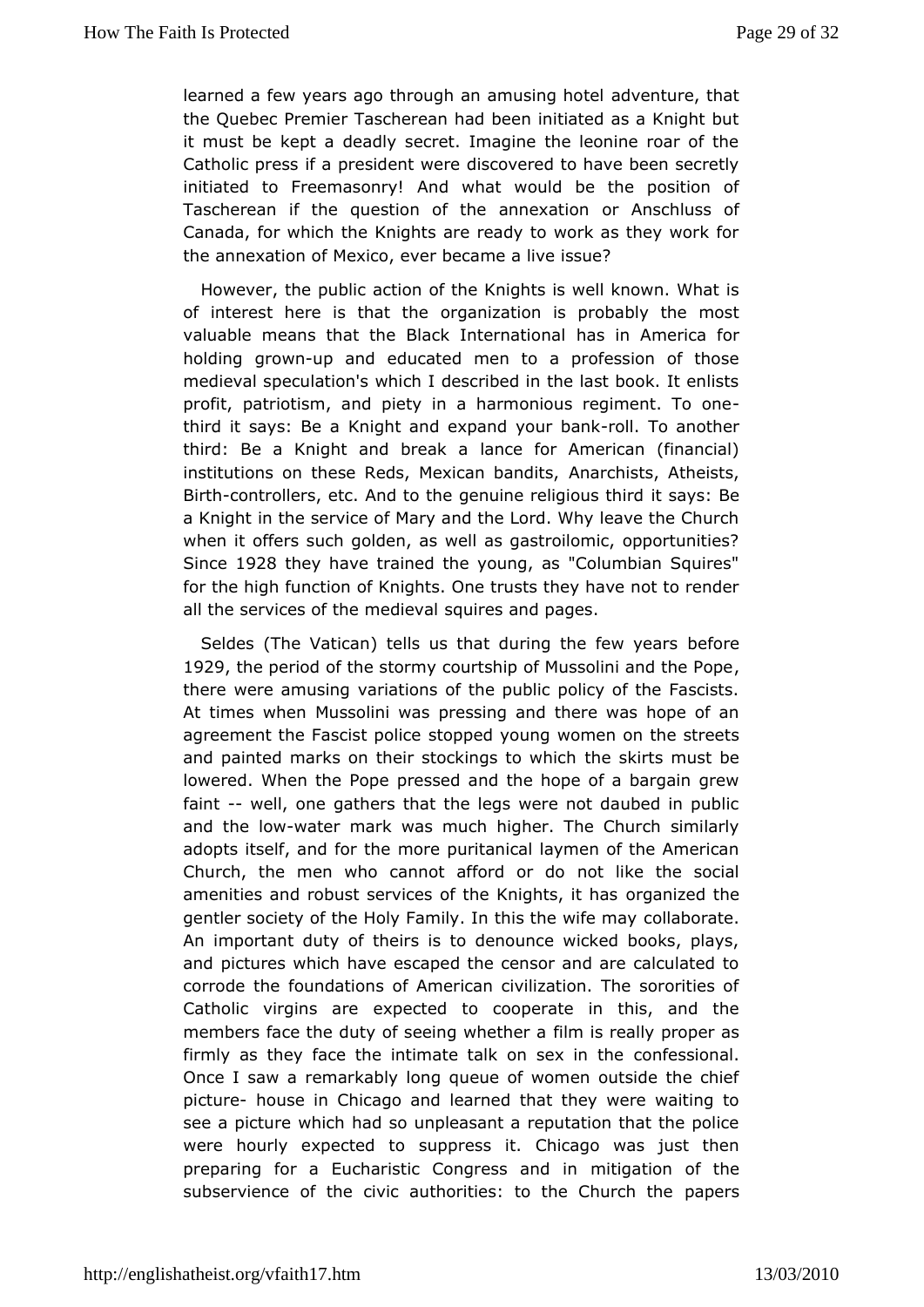explained that tohned of the citizens are devout Catholics. I concluded that the-ebyreight omen in the queue were mostly Catholics whanted to see if the film ought to be denounced to the police to save the a woom bildren of America.

It is impossible here to name aldet the rattitions, and festivities of the groups into which the faitherfiel are Sorted; indeed, you will soon begin to wonder why so many millions the Church, if not why any body leaves it. See, if you can, so account of then easdf activities covering the life of America an centered in the offictes onlational Catholic Welfare at Washington. Everybody, from Cathosloce attssts (number not stated) to Catho-biblishose, is organizetic examed by the clergy to discharge some function or other for Our Holy N the Church. It is the American version of what in other count calledatholic Action: the activity that invited Mussolini and F to overthrow legetimate government in Spain, delivered Vienna into the hands of the whoodign raelwed flowers in the path of Hitler when he seized it, got the podetathina his gand bankers of Buenos Aires to give literally, a royal reception Cardinal Pacelli when he arrived to plot against democracy in America, lled the jails of Rio with the groans of tortured men, Petain in poweraimce and for the first time in many centuries brought dishonor upom uthtey, betrayed C Sechakia, paralyzes Canada today, etc., e at bien h boamk I quoted the Pope asking: "How could mande fot iman say the a Church ever interferes in polities?" In the same year a Catholic wri the Catholic fortnightly, the Revue des Deux Mendes, opene article with stehnet ence: "Rarely in history has the Catholic factor had such influencehas ioday on the political movement throughout the world"; and he totated it iand with much joy, in Germany, Austria,-Slovakhao, Spain, Italy, Yugoslavia, Hungary, Rumania, and Japan.

In America and Britain tahiem confie Catholic Action, which specifically means action by the clearity a uncobentrol, is to carry out that poisoning of the weinlifs romfaptius build in any carry out that I have described, especially by intimidating the editors newspapers, the publishers of books, and librarians. To the o world thiss presented as a very natural and innocent precauti that nothing offen Sia tholics is published. One would imagine at times, from the way Catholiads the unpapers and books were until a few year's ago filled hibeld libels a anned the innocent Church, stories of escaped monks and nuns a debauches in convents, unjust suspicions of plots on the part good esuits and the intensely spiritual Vatican, and so on. Th of coursseh, eer n-osmense. It is a merse a  $v$  and  $e$  excuse for the unfortunate editopsu anishers who have to submit to the most brazen maneuvers of modessttorraft. For the aim is not to exclude lie's, which a paper eaanloy deejteecottss, but to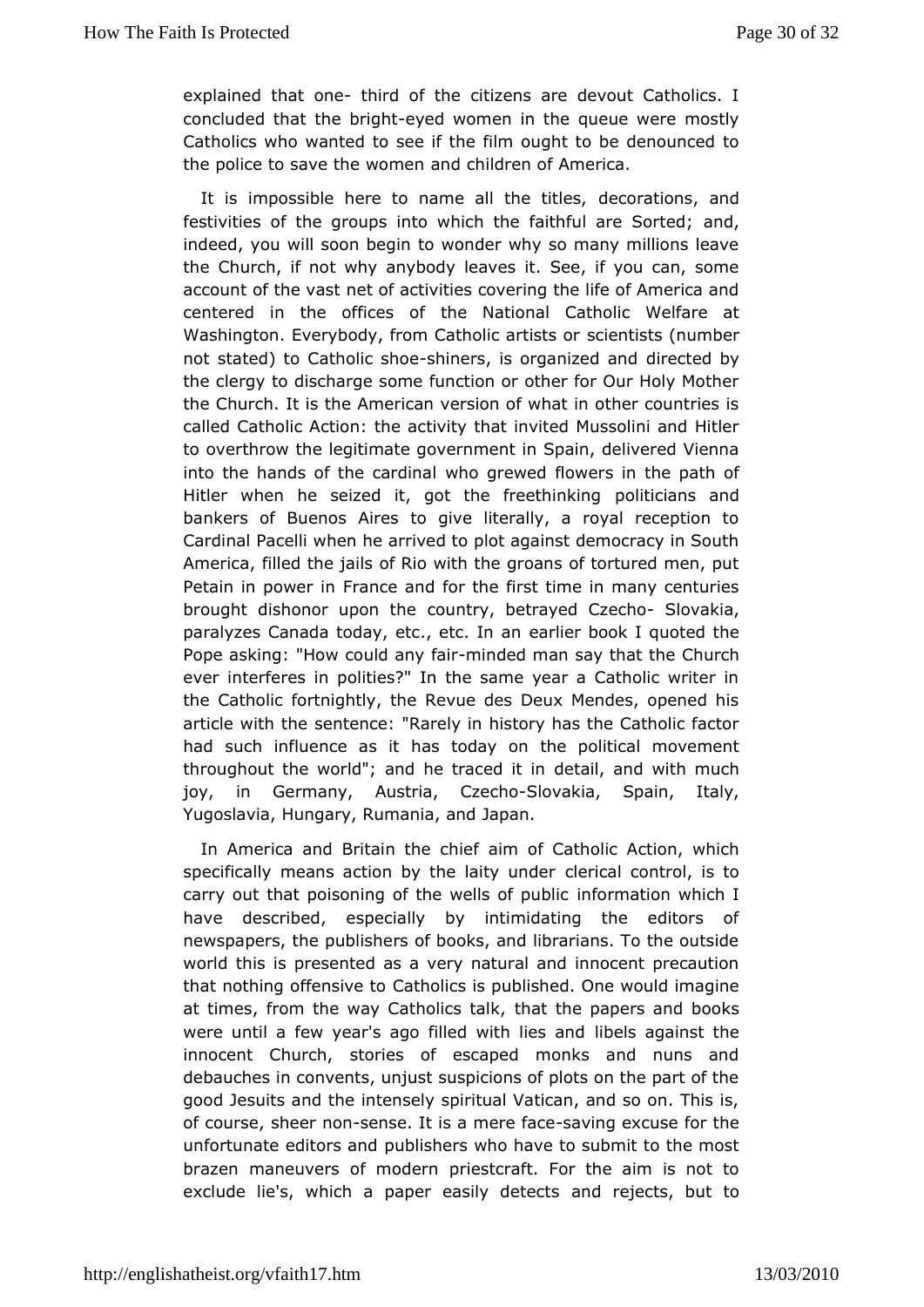secure the suppression of the truth abo@atholicin the Church and the activities of the Vatican, which the public  $\vdash$ righto know and publicists a duty to tell, and to compel paper publish intruthful statements to the advantage of the Church and libraries to accept traundate books that contain them. Since the whole of these booklets till butstrate cal maneuver I need not here enlarge further on it.

I have spacenotice one more sugar plum, the sweetest of all for the laity: the sawearding of Papal horrors, titles, and decorations. Knights and codots a mare dozen in Europe. It is in the democratic atmosphere of Ameresie can it theast sparkle most. But I have dealt with them earlier. As a rule are, like titles in Britain, directly or indirectly bought. They rewardor "aims to the Church" or zeal in its service. I notic the BritiGatholic Who's Who an American named C.L. Hearn wh was folro years Supre Kmeght of the Knights of Columbus. I do not know whether he has sund ran to under the burden of his honorst find no mention of him in WhAomse Withan oin the Encyclopedia Am<del>e</del> bana seems that he was a Knight of St. Gregory, a Commander with the Star and Grand Cross, a C of the PapCaolurt, and a Privy Chamberlain of the Sword and Cape. I do not know when the had rain residence salary to sustain their dignities in a democratic world bluatlog a bleehralf of the valorous Knights he took some fat checks to a Rome. But see earlier book for these supreme rewards to the faithful laity.

Do notin fine, lose sight of the fact that the boast that t  $Churchh2s,000,00025,000,0000$ llowers in America is just part of the big bluff of **thee Briational**. No one dare make an actual inguircyh as was d3o0nyee ars agno London, how many people do in fact attend Catholic churches regularly, wh the only test of membership of the Church. I have shown 1 15,000,000 agenerous figure to assign yet that of the living population of America solmkeethologble that number have been baptized in the Church. Tho agathe vata on of priests, monks, nuns, journalists, teachers, paiadgents ametweur the most wealthy religious body in the world, should, with su scheme of threats and attractions as I have here descrit succeed in keeapbion gt o-thealf of the mass, predominantly at the lowest cultural level wolfothoys birth and upbringing ought to be Catholics is scarcely a mproante of But the point of chieffe interest here is that the mechanism for secule crising pyalty or disloyalty is essentially Fascist and illustrates once more that affinity of the Black International with the corrupt powers darken the rth.